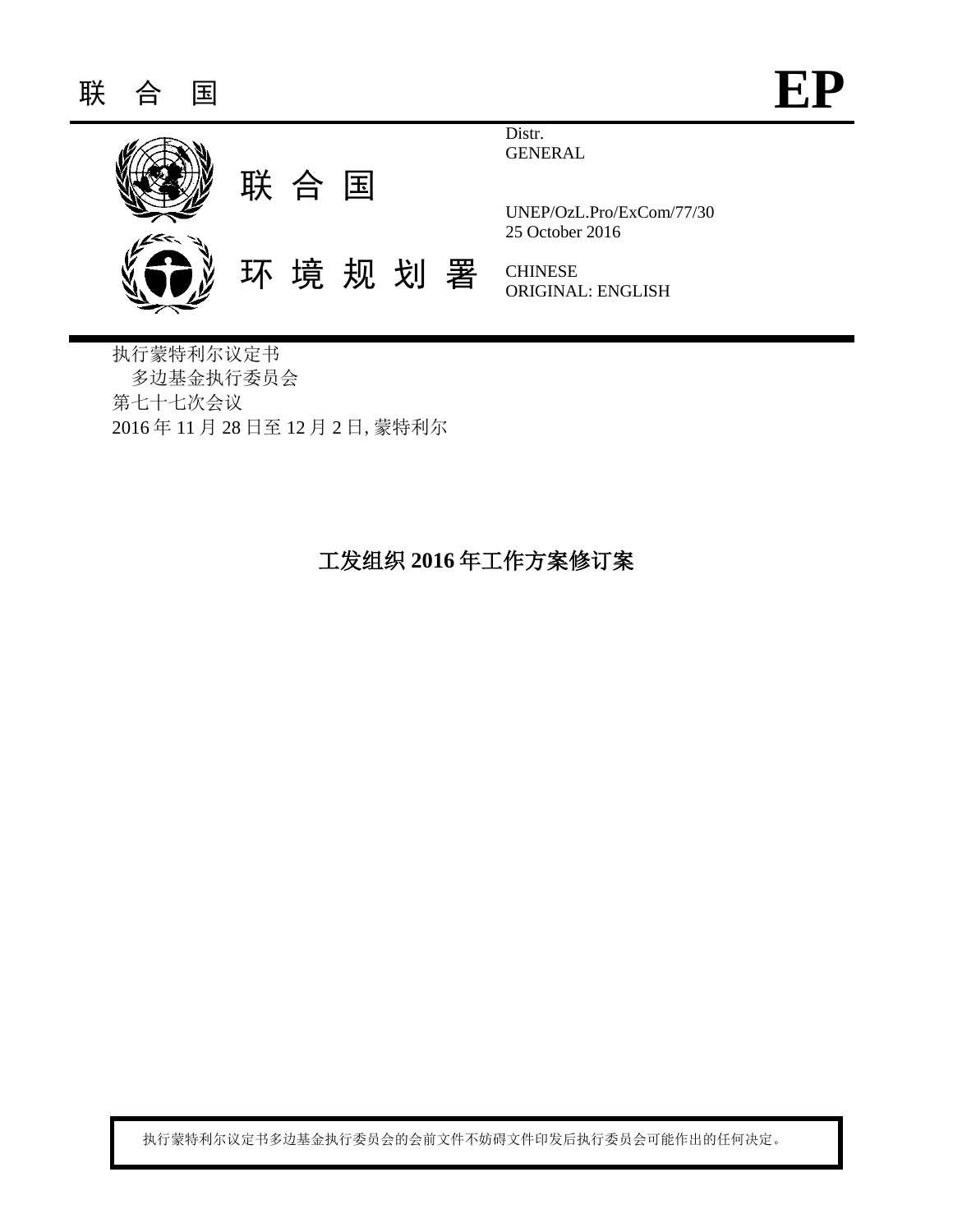# 基金秘书处的评论和建议

1. 工发组织要求执行委员会为其 2016 年工作方案修订案核准经费 327,082 美元, 外 加机构支助费用 23,496 美元,细目如表 1 所列。该修订案附于本文件附件。

# 表 1: 工发组织 **2016** 年工作方案修订案

| 国家               | 活动/项目                             | 申请数额    | 建议数额    |
|------------------|-----------------------------------|---------|---------|
|                  |                                   | (美元)    | (美元)    |
| A 部分:            | 建议一揽子核准的活动                        |         |         |
| A1: 延长体制强化项目     |                                   |         |         |
| 利比亚              | 延长体制强化项目<br>(第四阶段,<br>第二年)        | 87,082  | 87,082  |
|                  | A1 小计                             | 87,082  | 87,082  |
| A1 的机构支助费用       | (体制强化费用的7%)                       | 6,096   | 6,096   |
|                  | A1 共计                             | 93,178  | 93,178  |
| 项目编制<br>A2:      |                                   |         |         |
| 阿根廷              | 编制氟氯烃淘汰管理计划                       | 90,000  | 90,000  |
|                  | (第二阶段)<br>(制冷维修行业)                |         |         |
| 突尼斯              | (制冷维修行业)<br>编制氟氯烃淘汰管理计划<br>(第二阶段) | 60,000  | 60,000  |
| 突尼斯              | 编制氟氯烃淘汰投资活动<br>(第二阶段)<br>(挤塑聚苯乙烯泡 | 60,000  | 60,000  |
|                  | 沫塑料行业)                            |         |         |
|                  | A2 小计                             | 210,000 | 210,000 |
| 机构支助费用           | (项目编制费用的7%):                      | 14,700  | 14,700  |
|                  | A2 共计                             | 224,700 | 224,700 |
| A3:为编制核査报告提供技术援助 |                                   |         |         |
| 厄瓜多尔             | 氟氯烃淘汰管理计划第一阶段的核查报告                | 30,000  | 30,000  |
|                  | A3 小计                             | 30,000  | 30,000  |
|                  | 机构支助费用(技术援助费用的9%):                | 2,700   | 2,700   |
|                  | A3 共计                             | 32,700  | 32,700  |
|                  | 总计 (A1 和 A2 和 A3):                | 350,578 | 350,578 |

\* 供个别审议

# A 部分: 建议一揽子核准的活动

# **A1**:体制强化

**(a)** 利比亚(第四阶段,第 2 年):87,082 美元

# 背景

2. 工发组织为表 1 所列的利比亚提出延长体制强化项目的申请。这些项目的说明载于 本文件附件一。

3. 执行委员会第七十四次会议认识到利比亚政府的特殊状况,核准利比亚体制强化项 目第四阶段,为期仅一年,供资 68,033 美元,但不妨碍《蒙特利尔议定书》违约机制的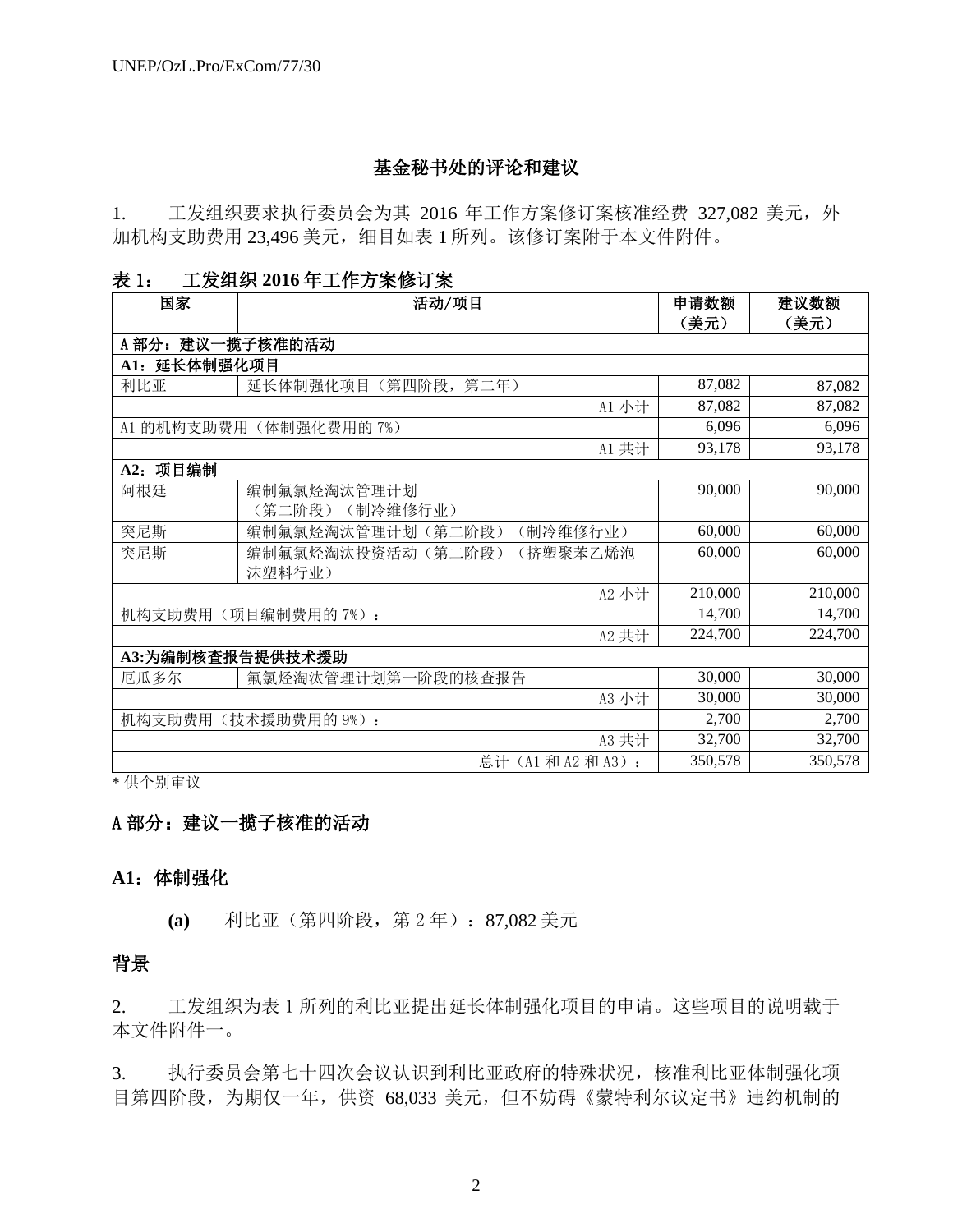运作,并鼓励该国政府与工发组织合作,以便恢复履约以及向 2016 年执行委员会第一次 会议就第四阶段第二年的供资提出申请<sup>1</sup>(第 74/32 号决定)。

4. 2015 年 6 月,利比亚政府发布了第 228 号法令,为氟氯烃实施了颁发许可证和设 定配额的制度,它符合提交氟氯烃淘汰管理计划的先决条件。氟氯烃淘汰管理计划随后在 第七十五次会议获得核准,但有一项了解,即这项批准不影响《蒙特利尔议定书》违约机 制的运作<sup>2</sup> (第 75/50 号决定)。

5. 利比亚在 2015 年报告了第 7 条数据氟氯烃的消费量 119.81 ODP 吨, 低于该年的允 许消费量 122.3 ODP 吨。

#### 秘书处的评论

6. 秘书处根据有关资格及供资额的准则和相关决定审查了延长利比亚体制强化项目的 申请。根据前一阶段体制强化的原来工作计划、国家方案和第 7 条数据、关于氟氯烃淘汰 管理计划执行情况的最新报告、相关机构的工作进度报告和第 XXVII 号决定, 对这项申 请进行了核对。秘书处注意到,利比亚根据第 XXVII 号决定遵守了行动计划内关于淘汰 氟氯烃的目标,并且提交的申请依照第 74/51(e)号决定,提出了体制强化项目下一阶段计 划活动的绩效指标3。

### 秘书处的建议

7. 执行委员会建议按照表1开列的数额一揽子核准利比亚体制强化项目第四阶段(第2 年)的供资申请,并且不影响《蒙特利尔议定书》违约机制的运作。执行委员会不妨向利 比亚政府提出本文件附件二所作的评论。

# **A2**:项目编制

#### 阿根廷: 编制氟氯烃淘汰管理计划(第二阶段) (总体战略): 90,000 美元

#### 项目说明

l

8. 工发组织代表阿根廷政府提交了编制氟氯烃淘汰管理计划第二阶段总体战略的申 请,供资数额如表 1 所示。

<sup>1</sup> 利比亚体制强化项目的第二年供资申请提交给了第七十六次会议,但随后撤销,因为有足够的资金供 2016 年 3 月至 11 月期间使用。

 $^2$ 在第 XXVII/11 号决定中,缔约方第二十七次会议注意到为确保利比亚履行议定书规定的氟氯烃控制措施 的行动计划,根据这项行动计划,在不妨害议定书财务机制的运作的情况下,利比亚承诺在 2022 年和以后 年份恢复《蒙特利尔议定书》的履约规定。利比亚具体承诺:(a)削减 2014 年氟氯烃消费量 122.4 ODP 吨到不多于:(一) 2015 年 122.3 ODP 吨;(二) 2016 年和 2017 年 118.4 ODP 吨;(三) 2018 年和 2019 年 ODP 吨;(四) 2020 年和 2021 年 76.95 ODP 吨;(五) 《蒙特利尔议定书》允许 2022 年和以后年份的数量。

 $^3$  执行委员会决定继续使用第六十一次会议核准的延长体制建设项目的现有格式(第 61/43(c)号决定), 但 在第10 节作出修改,表明应像 UNEP/OzL.Pro/ExCom/74/56 号文件附件十九所载列入绩效指标(第 74/51(e) 号决定)。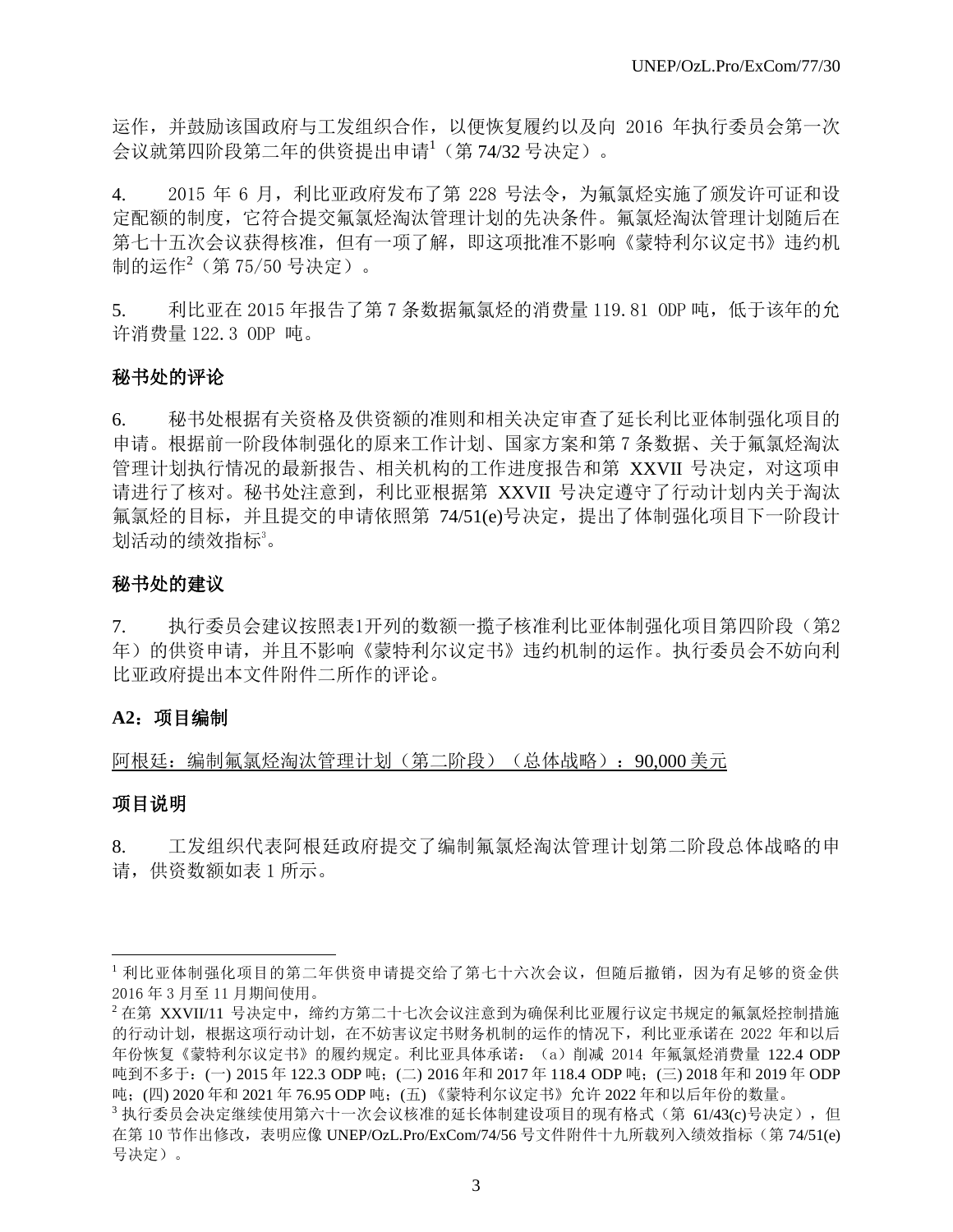9. 这份申请包括了关于执行氟氯烃淘汰管理计划第一阶段的最新情况、申请供资的理 由、预备执行的活动和相应的预算。

#### 秘书处的评论

10. 秘书处根据第 71/42 号决定所载第 5 条国家编制氟氯烃淘汰管理计划第二阶段项目 的供资准则审议了这项申请,并依照第 76/21 号决定对其进行了审议,其中为编制阿根廷 淘汰氟氯烃投资活动(第二阶段)的项目供资为 137,500 美元,外加给世界银行的机构支 助费用。

11. 秘书处注意到为编制氟氯烃淘汰管理计划第二阶段总体战略项目的申请供资数额为 90,000 美元,这符合第 71/42 号决定并且其剩余的合格氟氯烃消费量为 293.98 ODP 吨。

### 秘书处的建议

12. 秘书处建议按表 1 所列供资数额一揽子核准工发组织为阿根廷编制氟氯烃淘汰管理 计划第二阶段(总体战略)项目编制的申请。

突尼斯: 编制氟氯烃淘汰管理计划(第二阶段)(总体战略): 60,000 美元 突尼斯: 编制氟氯烃淘汰投资活动(第二阶段)(泡沫塑料行业): 60,000 美元

### 项目说明

13. 工发组织代表突尼斯政府提交了编制氟氯烃淘汰管理计划第二阶段项目申请 (60,000 美元)和编制泡沫塑料行业氟氯烃淘汰投资活动项目的申请(60,000 美元),供 资数额如表 1 所示。

#### 秘书处的评论

14. 秘书处依照第 71/42 号决定审查了这项申请,并注意到这份申请包括了关于执行氟 氯烃淘汰管理计划第一阶段的最新情况、申请供资的理由、预备执行的活动和相应的预 算。

15. 这项申请的资金在第 71/42 号决定 (d), (f) 和 (g) 项设定的突尼斯剩余的合格氟氯烃 消费量 35.08 ODP 吨的限度内,这使突尼斯政府有权为编制氟氯烃淘汰管理计划第二阶段 总体战略收到最多 60,000 美元,外加机构支助费用。为编制泡沫塑料行业氟氯烃淘汰投 资活动项目的申请(60,000 美元)同样符合氟氯烃淘汰管理计划第一阶段讨论将这个行业 延到第二阶段的协议。

# 秘书处的建议

16. 秘书处建议按表 1 所列供资数额一揽子核准突尼斯氟氯烃淘汰管理计划第二阶段项 目编制的申请和泡沫塑料氟氯烃淘汰投资活动项目编制的申请。

# **A2**:为编制关于氟氯烴消费量核查报告提供技术援助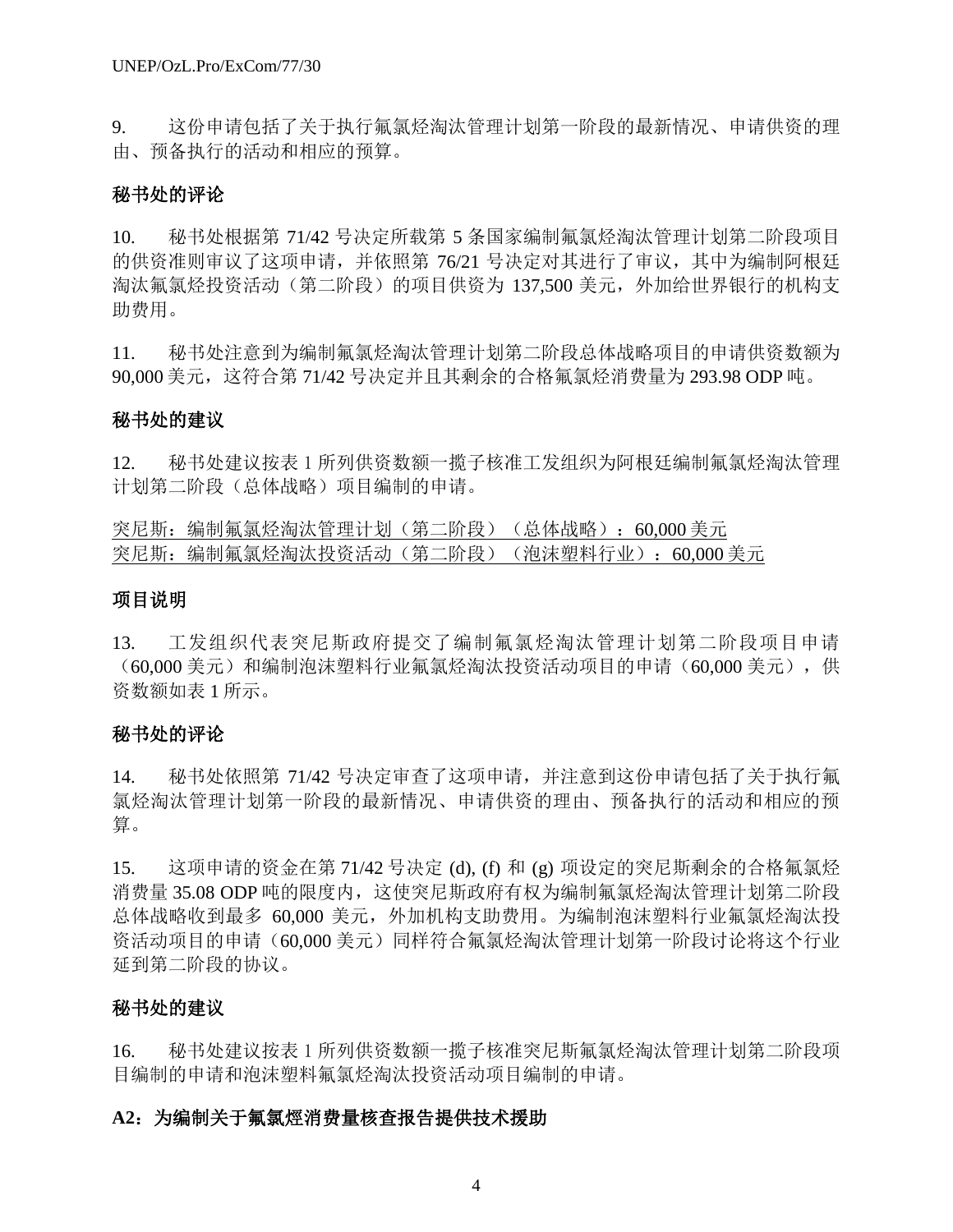厄瓜多尔:为编制国家消费量目标核查报告提供技术援助 30,000 美元

### 项目说明

17. 执行委员会第 76/17 号决定要求相关双边机构和执行机构在其提交第七十七次会议 的各自工作方案的修订案中纳入厄瓜多尔氟氯烃淘汰管理计划第一阶段核查报告的供资数 额,其中工发组织是牵头执行机构。

# 秘书处的评论

18. 秘书处注意到申请的供资数额符合以前各次会议为类似核查报告核准的数额。它还 注意到,核查报告必须在审议氟氯烃淘汰管理计划下一次付款的相关执行委员会举行会议 之前 60 天以前提交。

# 秘书处的建议

19. 秘书处建议按表 1 所列供资数额一揽子核准厄瓜多尔氟氯烃淘汰管理计划第一阶段 的核查报告,但有一项了解,即核查报告必须在审议氟氯烃淘汰管理计划下一次付款的相 关执行委员会举行会议之前 60 天以前提交。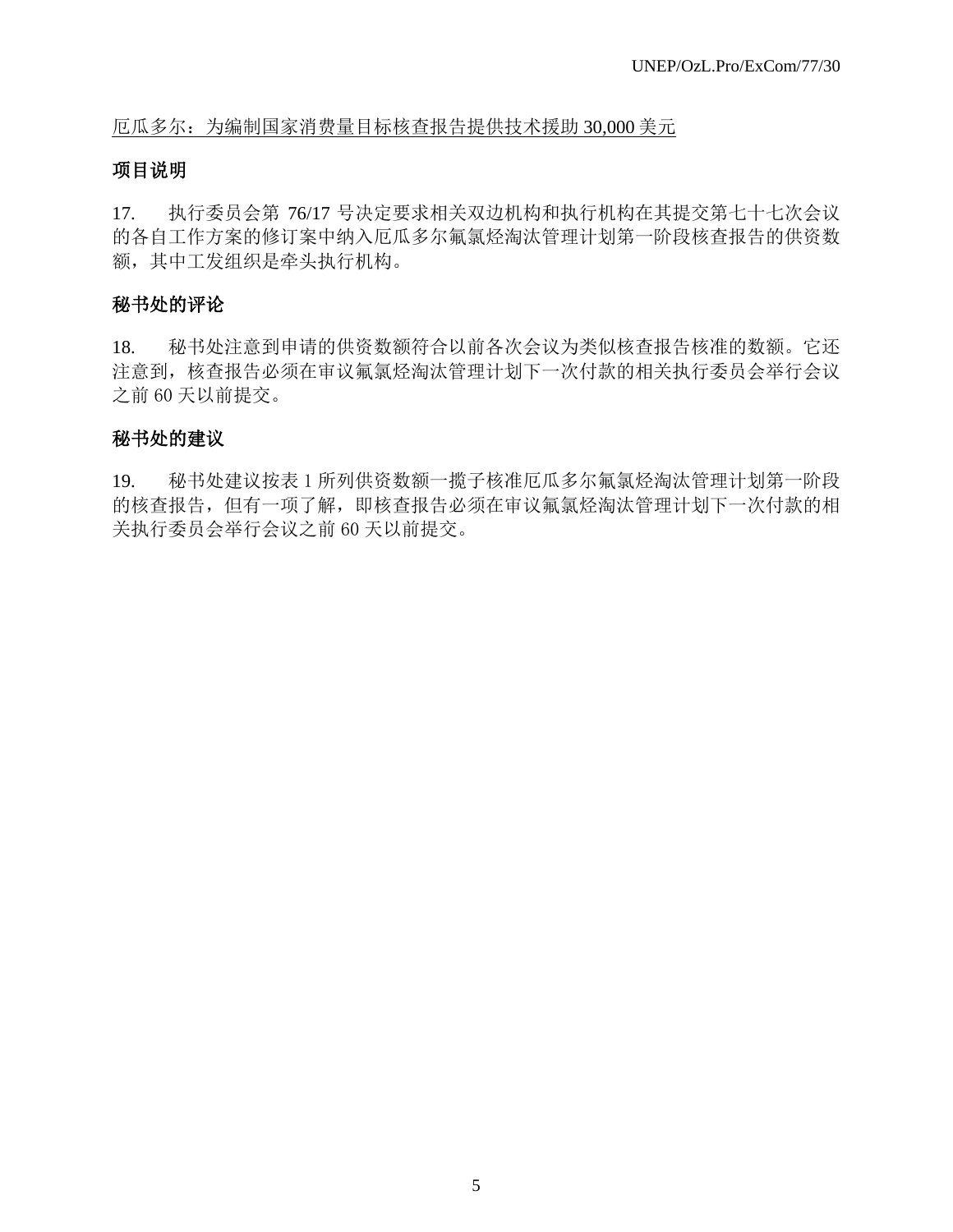UNEP/OzL.Pro/ExCom/77/30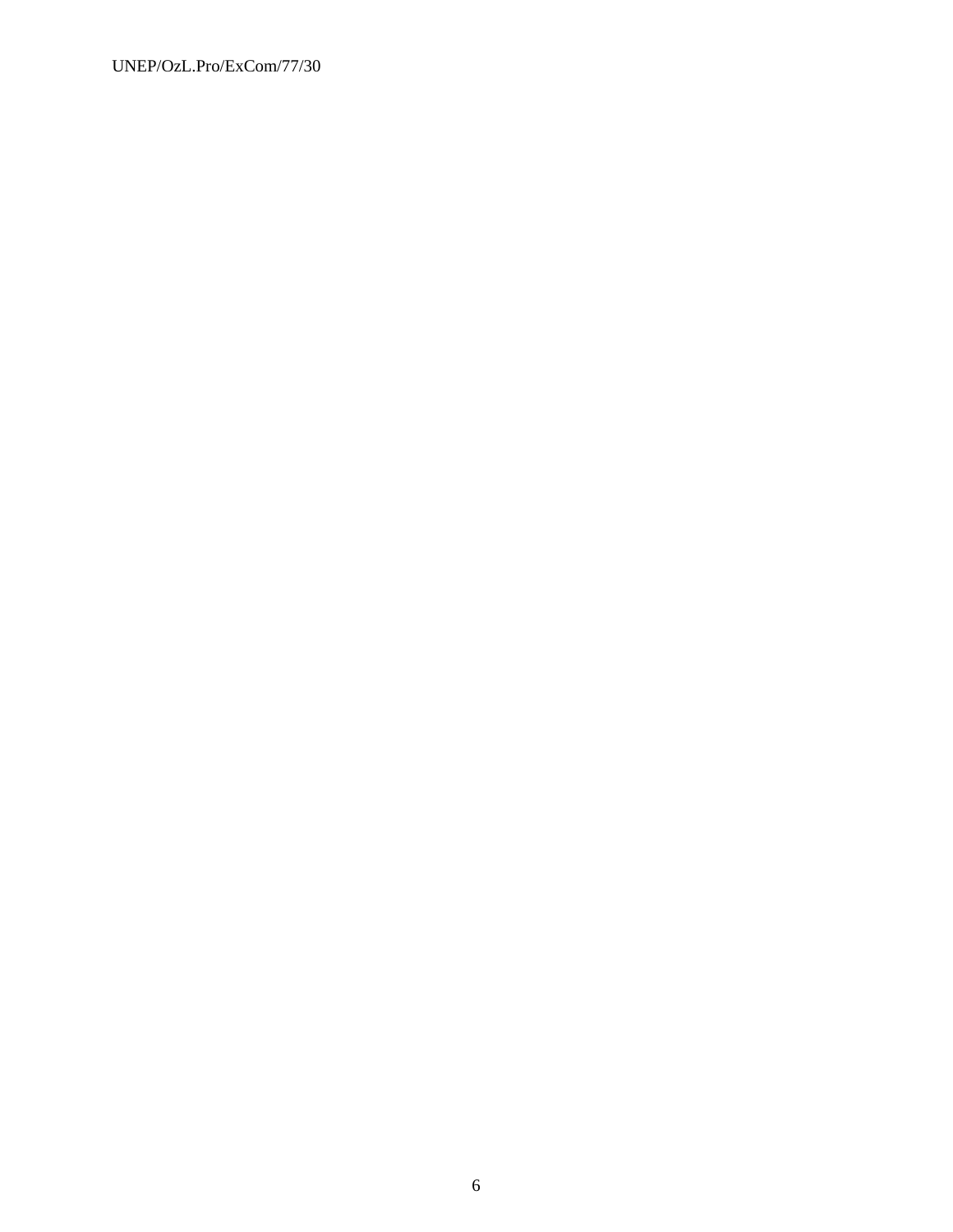#### **Annex I**

### **INSTITUTIONAL STRENGTHENING PROJECT PROPOSALS**

#### **Libya: Renewal of institutional strengthening**

| Summary of the project and country profile                                                   |                   |          |              |
|----------------------------------------------------------------------------------------------|-------------------|----------|--------------|
| Implementing agency:                                                                         |                   |          | <b>UNIDO</b> |
| Amounts previously approved for institutional strengthening (US \$):                         |                   |          |              |
|                                                                                              | Phase I:          | $Dec-00$ | 157,000      |
|                                                                                              | Phase II:         | Nov-09   | 136,065      |
|                                                                                              | Phase III:        | $Dec-13$ | 136,065      |
|                                                                                              | Phase IV (year 1) | $May-15$ | 68,033       |
|                                                                                              |                   | Total:   | 497,163      |
| Amount requested for renewal (phase IV)(year 2) (US \$):                                     |                   |          | 87,082       |
| Amount recommended for approval for phase IV (year ) (US \$):                                |                   |          | 87,082       |
| Agency support costs (US \$):                                                                |                   |          | 6,096        |
| Total cost of institutional strengthening phase IV (year2) to the Multilateral Fund (US \$): |                   |          | 93,178       |
| Date of approval of country programme:                                                       |                   |          | 1999         |
| Date of approval of HCFC phase-out management plan:                                          |                   |          | 2015         |
| Baseline consumption of controlled substances (ODP tonnes):                                  |                   |          |              |
| (a) Annex B, Group III (methyl chloroform) (average 1998-2000)                               |                   |          | 0.0          |
| (b) Annex C, Group I (HCFCs) (average 2009-2010)                                             |                   |          | 118.38       |
| Annex E (methyl bromide) (average 1995-1998)<br>(c)                                          |                   |          | 94.1         |
| Latest reported ODS consumption (2015) (ODP tonnes) as per Article 7:                        |                   |          |              |
| (a) Annex B, Group III (methyl chloroform) (average 1998-2000)                               |                   |          | 0.0          |
| Annex C, Group I (HCFCs) (average 2009-2010)<br>(b)                                          |                   |          | 119.81*      |
| Annex E (methyl bromide) (average 1995-1998)<br>(c)                                          |                   |          | 0.0          |
|                                                                                              |                   | Total:   | 119.81       |
| Year of reported country programme implementation data:                                      |                   |          | 2015         |
| Amount approved for projects (as at May 2016) (US \$):                                       |                   |          | 8,976,563    |
| Amount disbursed (as at December 2014) (US \$):                                              |                   |          | 5,995,675    |
| ODS to be phased out (as at May 2016) (ODP tonnes):                                          |                   |          | 1,591.5      |
| ODS phased out (as at December 2014) (ODP tonnes):                                           |                   |          | 866.8        |

\*The plan of action for Libya approved under decision XXVII/11 allows HCFC consumption in 2015 of no greater than 122.3 ODP-tonnes.

1. Summary of activities and funds approved by the Executive Committee:

|     | <b>Summary of activities</b>                                                           | <b>Funds approved</b><br>(US \$) |
|-----|----------------------------------------------------------------------------------------|----------------------------------|
| (a) | Investment projects:                                                                   | 7,500,900                        |
| (b) | Institutional strengthening:                                                           | 497,163                          |
| (c) | Project preparation, technical assistance, training and other non-investment projects: | 978,500                          |
|     | Total:                                                                                 | 8,976,563                        |

#### Progress report

2. During phase IV (year 1), the NOU was fully staffed and substantive progress was achieved in legislation enforcement. In June 2015 Libya issued 2015 decree Law No. 228 which provides the legal framework to support the implementation of regulatory measures including licensing and quota systems for imports of HCFCs and HCFC-based equipment. Quotas for 2016 were established and are being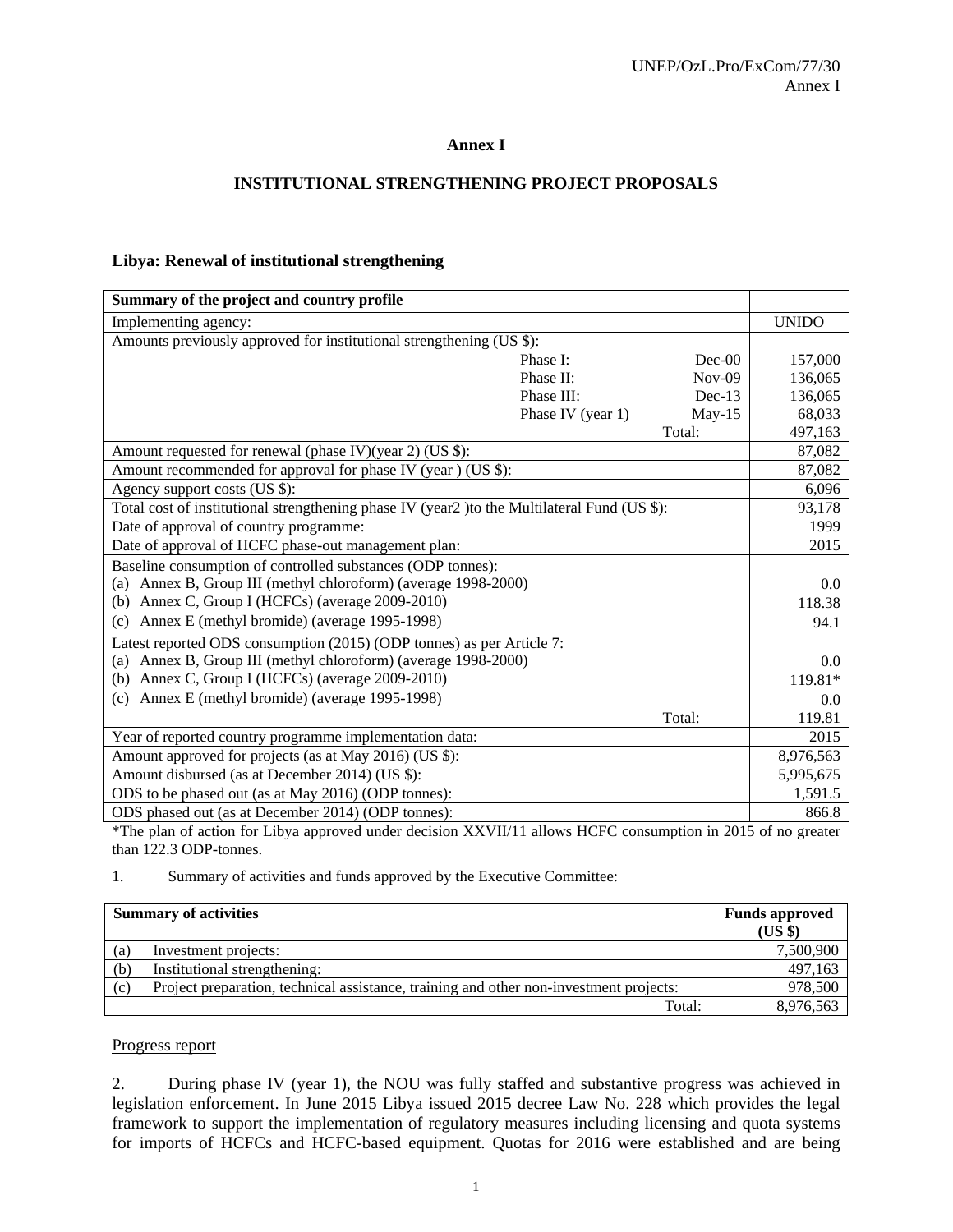monitored on regular basis. Stage I of the HPMP for Libya was submitted to and approved at the 75th meeting and Article 7 data indicate that the country achieved compliance with its commitments in decision XXVII/11 to reduce HCFC consumption to no more than 122.3 ODP tonnes. The NOU continued to maintain cooperation with other public institutions through regular bilateral meetings, inter-ministerial meetings and steering committees. The Libyan National Committee for Climate Change and Ozone Depletion was maintained and includes members from Ministry of Industry, Ministry of Meteorology, National Oil Company, Environmental General Authority and Ministry of Agriculture. The NOU also submitted the country programme data report for 2015, published awareness materials for the private sector, and organized awareness activities for Ozone Day. Libya participated in Montreal Protocol meetings in 2015 and 2016.

#### Plan of action

3. During phase IV (year 2) the NOU will continue to monitor HCFCs consumption to maintain compliance with quota system and with licensing system. Quotas will be issued for the years 2017 and 2018 to maintain HCFC consumption in line with the Agreement with the Executive Committee and with Libya's commitments under decision XXVII/11. Monitoring of HCFC distribution by sub-sectors will be given special attention as it will be critical for the successful implementation of the HCFCs phase-out policies.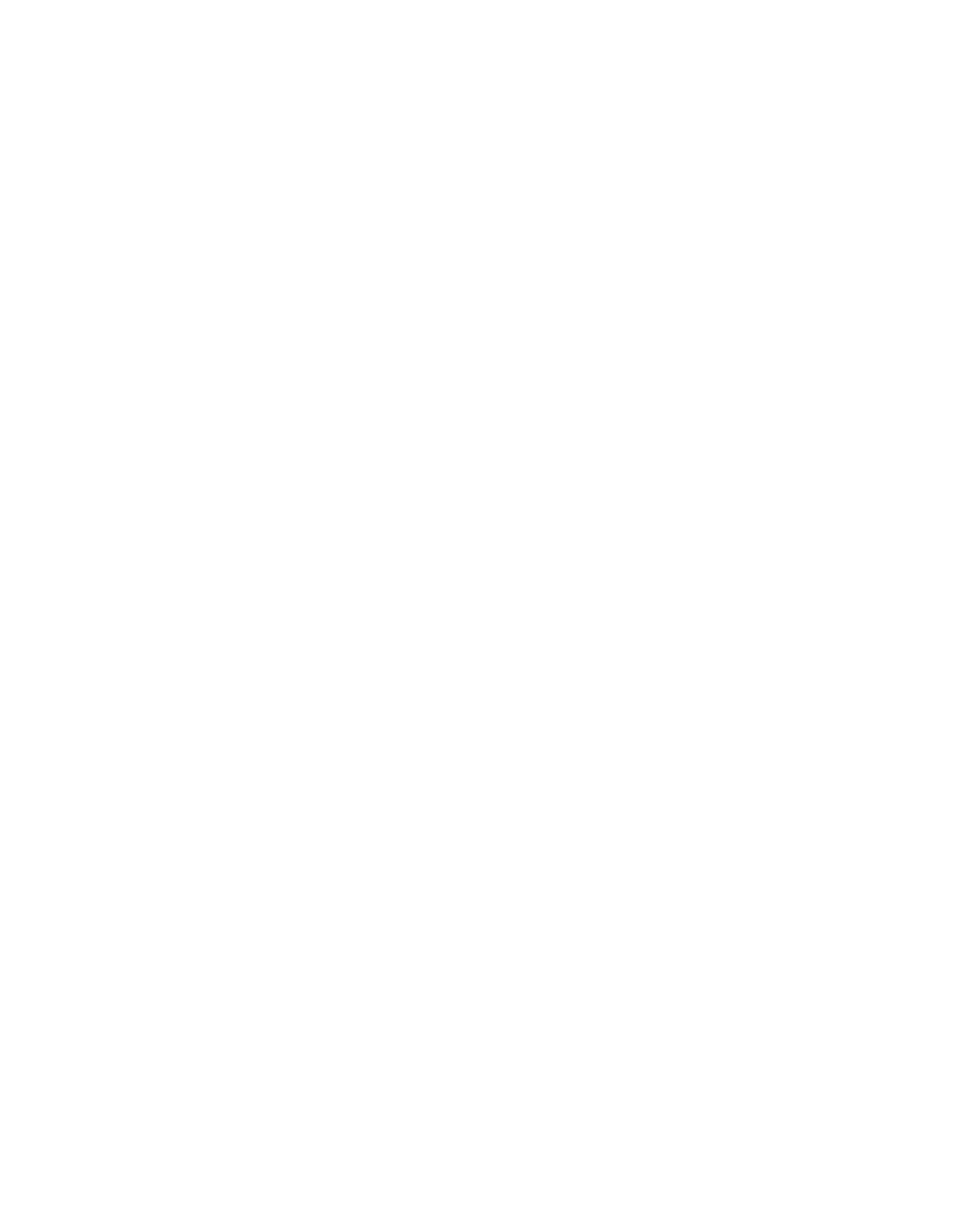# 附件二

# 执行委员会对提交给第七十七次会议的延长体制强化项目的看法

# 利比亚

1. 执行委员会审查了为利比亚体制强化项目(第四阶段,第二年)的申请提出的报告,赞赏 地注意到利比亚向臭氧秘书处提交的 2015 年数据,其中显示它履行了根据蒙特利尔议定书缔约方 会议第 XXVII/11 号决定作出的承诺。执行委员会还注意到,在体制强化项目的框架内,利比亚 已对控制氟氯烃取得大幅进展。执行委员会认识到国家臭氧机构一直持续工作,从未间断,尽管 它自 2011 年以来一直面临困难,并赞赏地进一步认识到,该国已根据 2015 年 6 月第 228 号法令 设立了颁发许可证和配额制度、制定了一项提交执行委员会的在 2018 年恢复履约的行动计划以及 提交了主要是削减泡沫塑料制造行业氟氯烃消费量的氟氯烃淘汰管理计划第一阶段以便有效落实 行动计划。因此,执行委员会希望利比亚继续顺利落实它的氟氯烃淘汰管理计划和体制强化项 目,并继续将落实第 XXVII/11 号决定设定的目标作为优先工作,使利比亚能恢复履行《蒙特利 尔议定书》的规定。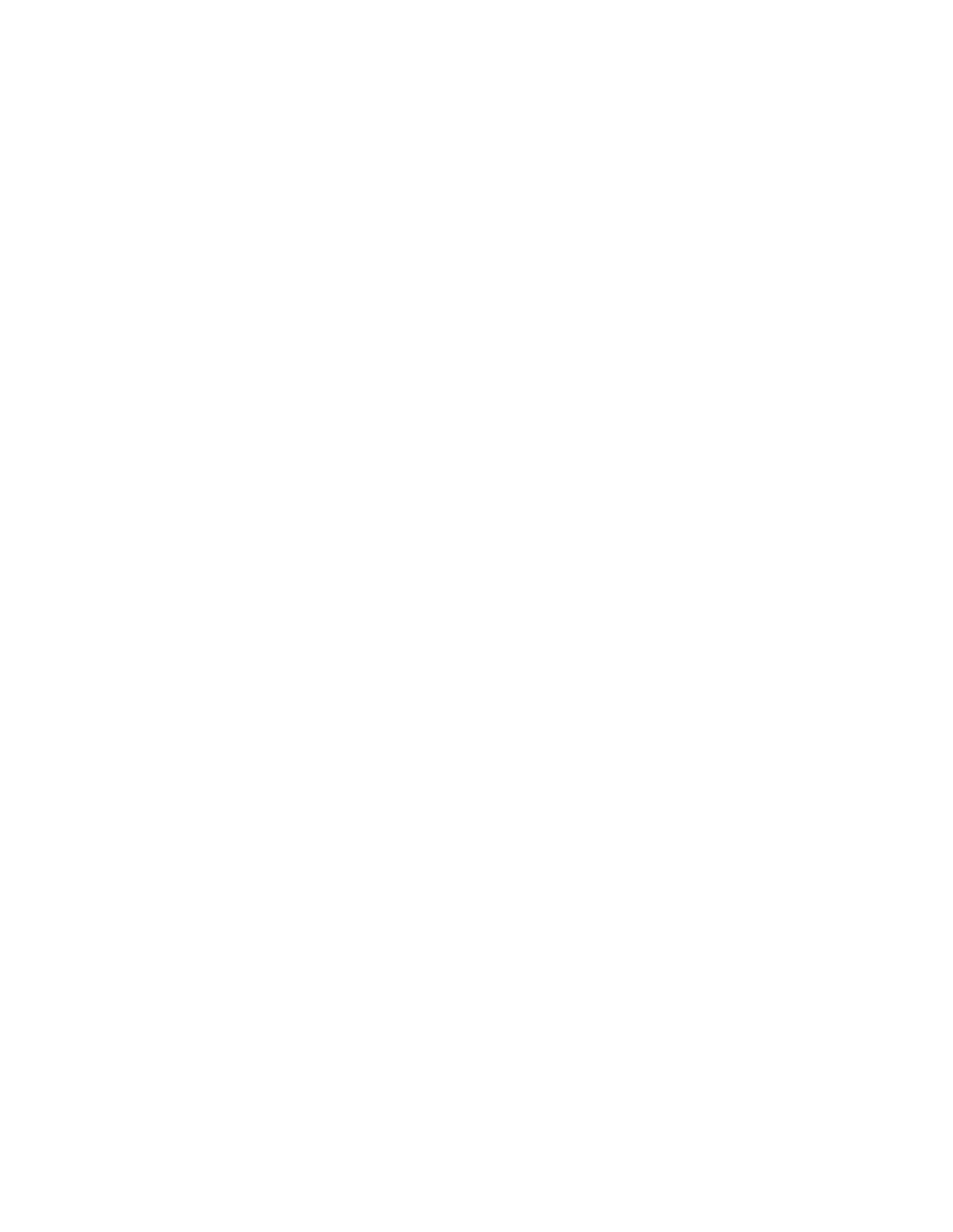

# **UNITED NATIONS INDUSTRIAL DEVELOPMENT ORGANIZATION**

77<sup>th</sup> Executive Committee of the Multilateral Fund for the Implementation of the Montreal Protocol

**UNIDO Work Programme** 

**77th Executive Committee**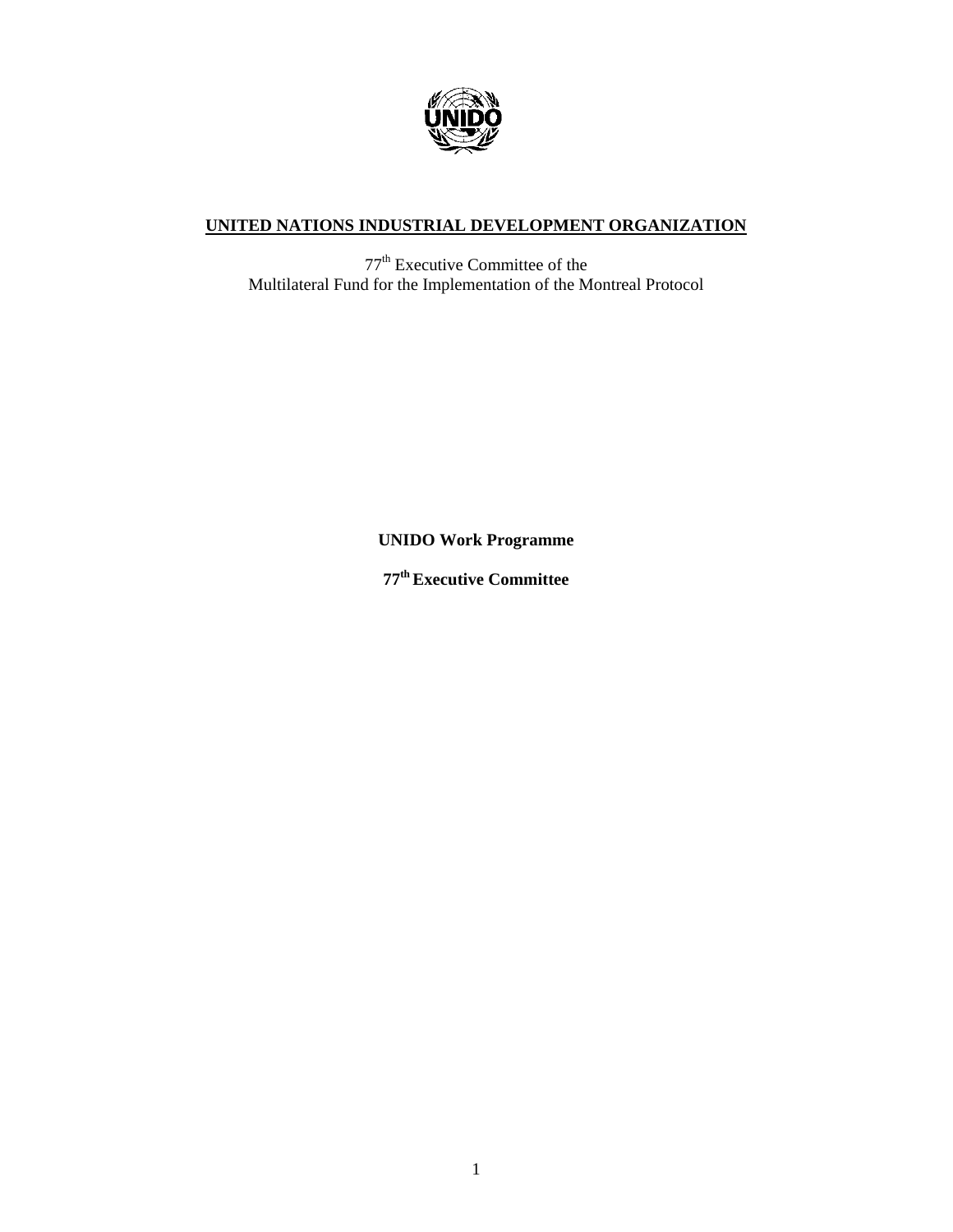#### **Introduction**

The UNIDO Work Programme for the consideration of the  $77<sup>th</sup>$  Meeting of the Executive Committee (ExCom) of the Multilateral Fund (MLF) has been prepared following the Government requests as well as based on ongoing and planned activities. The Work Programme will support the implementation of UNIDO's three year Rolling Business Plan 2016-2018.

The  $77<sup>th</sup>$  UNIDO WPA is addressing institutional strengthening request for Libya in line with the Decision 74/51 of the ExCom that increased eligible funding amount with 28% against the historical approved levels.

Preparatory assistance is submitted for the  $77<sup>th</sup>$  Executive Committee Meeting consideration for Argentina and Tunisia, to enable the countries to address the HPMP Stage II.

Verification Report related funding is required in line with the Decision 76/17 for Ecuador, classified as an LVC country.

The UNIDO  $77<sup>th</sup>$  Work Programme Amendment included UNIDO Core Unit funding that has been individually submitted to the Multilateral Fund Secretariat for its consideration.

The UNIDO Work Programme Amendment for the consideration of the  $77<sup>th</sup>$  ExCom Meeting comprises the following sections:

#### **Section 1**

Gives in a tabulated form by project types and country the consolidated list of activities foreseen for the above requests

Funding is requested as follows:

- IS extension request for Libya amounting to US\$ 93,178 (including US\$ 6,096 representing 7.0 % A.S.C)

- Preparatory assistance funding for HPMP Stage II amounting to US\$ 224,700 (including US\$ 14,700 representing 7.0 % A.S.C)

- Verification Report funding amounting to US\$ 32,100 (including US\$ 2,100 representing 7.0 % A.S.C)

- Administrative support funding amounting US\$ 2,055,000

#### **Total: US\$ 2,382,082 (including US\$ 22,896 agency support cost)**

Project concepts indicating details and funding requirements are provided in Section 2.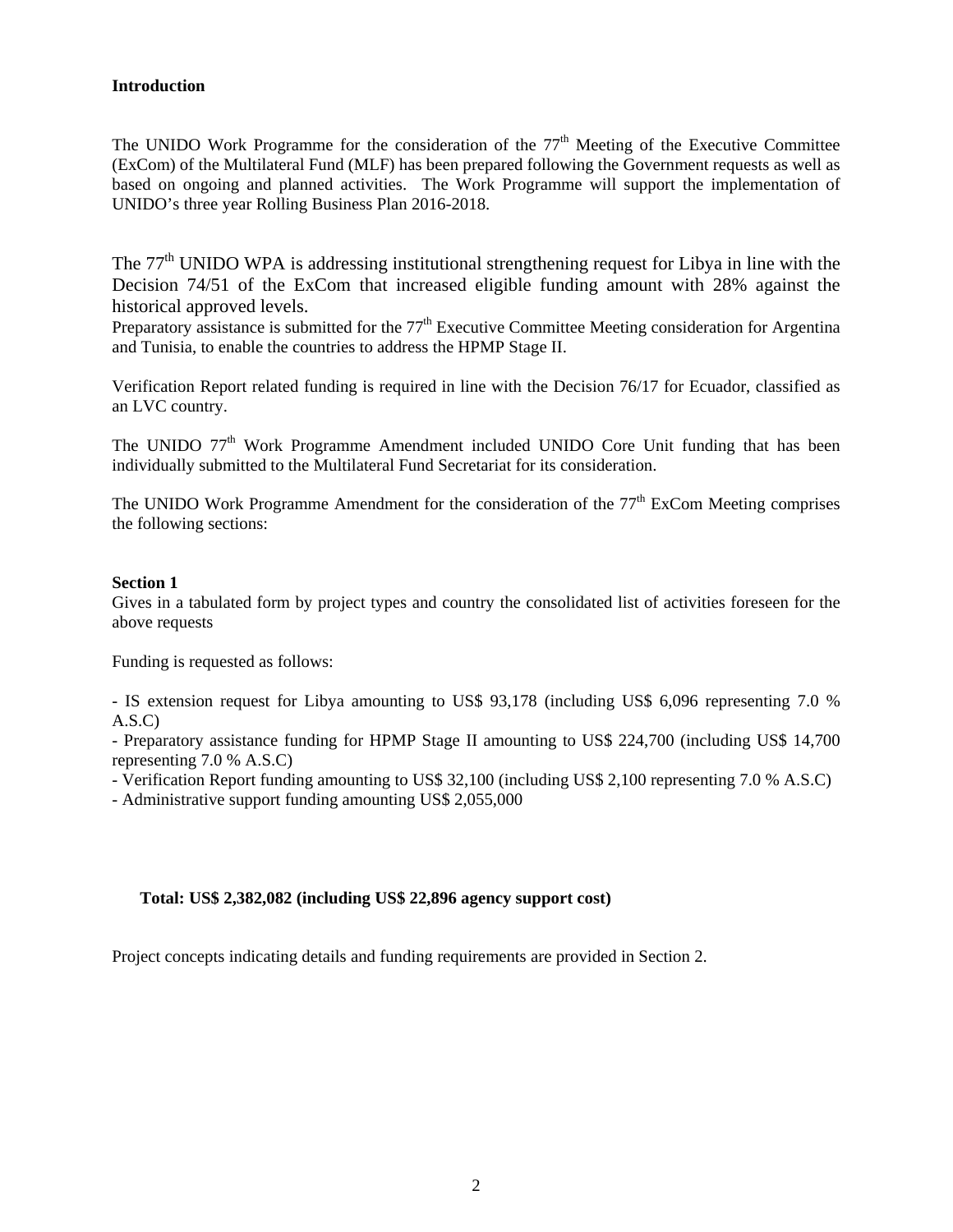# **Section 1**

#### Consolidated table of project preparation and non-investment projects in all countries and sectors

|                 |                            | Subs-       |                                                                                                                                                                                                                                         | <b>Requeste</b><br>d amount        | A.S.C.       | Total (incl     | A.S.C           |      |                           |
|-----------------|----------------------------|-------------|-----------------------------------------------------------------------------------------------------------------------------------------------------------------------------------------------------------------------------------------|------------------------------------|--------------|-----------------|-----------------|------|---------------------------|
| Country         | <b>Type</b>                | tance       | <b>Title of Project</b>                                                                                                                                                                                                                 | <b>USD</b>                         | <b>USD</b>   | <b>ASC) USD</b> | $. \frac{0}{0}$ | P.D. | <b>Remarks</b>            |
|                 |                            |             |                                                                                                                                                                                                                                         | <b>Institutional Strengthening</b> |              |                 |                 |      |                           |
| Libya           | <b>INS</b>                 | All         | Extension of Institutional<br>Strengthening Phase IV<br>(year 2)                                                                                                                                                                        | 87,082                             | 6,096        | 93,17           | 7               | 24   |                           |
|                 | <b>Subtotal</b>            |             |                                                                                                                                                                                                                                         | 87,082                             | 6,096        | 93,178          |                 |      |                           |
|                 |                            |             |                                                                                                                                                                                                                                         | Preparatory assistance             |              |                 |                 |      |                           |
| Argentina       | PRP                        | <b>HCFC</b> | <b>HPMP</b><br>of<br>Preparation<br>-Refrigeration<br>Stage<br>$\mathbf{I}$<br>Servicing                                                                                                                                                | 90,000                             | 6,300        | 96,300          | 7               | 12   |                           |
| Tunisia         | PRP                        | <b>HCFC</b> | of<br><b>HPMP</b><br>Preparation<br>Stage II - Refrigeration<br>servicing sector                                                                                                                                                        | 60,000                             | 4,200        | 64,200          | 7               | 12   |                           |
| Tunisia         | PRP                        | <b>HCFC</b> | Preparation<br>$% \left( \left( \mathcal{A},\mathcal{A}\right) \right) =\left( \mathcal{A},\mathcal{A}\right)$ of<br><b>HPMP</b><br>Stage II -Rigid PU foam<br>component<br>(Investment<br>component<br>for<br>pre-<br>blended polyols) | 60,000                             | 4,200        | 64,200          | 7               | 12   |                           |
| <b>Subtotal</b> |                            |             |                                                                                                                                                                                                                                         | 210,000                            | 14,700       | 224,700         |                 |      |                           |
|                 |                            |             |                                                                                                                                                                                                                                         | <b>Verification Reports</b>        |              |                 |                 |      |                           |
| Ecuador         | Verifi<br>cation<br>report | All         | Verification report                                                                                                                                                                                                                     | 30,000                             | 2,100        | 32,100          | $\overline{7}$  | 12   |                           |
|                 | <b>Subtotal</b>            |             |                                                                                                                                                                                                                                         | 30,000                             | 2,100        | 32,100          |                 |      |                           |
|                 |                            |             |                                                                                                                                                                                                                                         | Administrative support cost        |              |                 |                 |      |                           |
| <b>UNIDO</b>    | <b>ASC</b>                 | ALI         | Core Unit funding                                                                                                                                                                                                                       | 2,055,000                          | $\mathbf{0}$ | 2,055,000       | $\mathbf{0}$    | 12   | individually<br>submitted |
|                 | <b>Subtotal</b>            |             |                                                                                                                                                                                                                                         | 2,055,000                          | $\bf{0}$     | 2,055,000       |                 |      |                           |
|                 | <b>Grand Total</b>         |             |                                                                                                                                                                                                                                         | 2,382,082                          | 22,896       | 2,404,978       |                 |      |                           |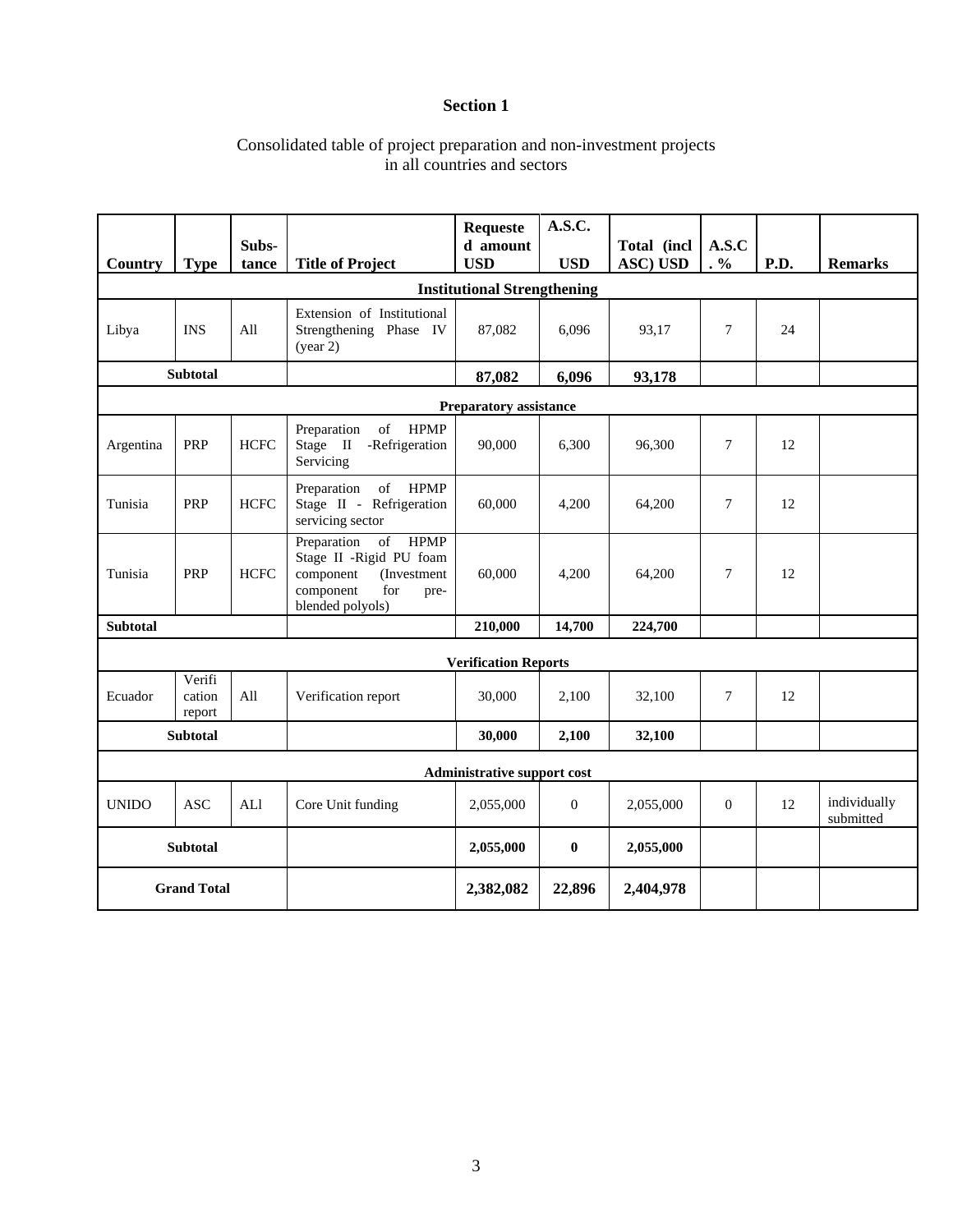### **Section 2 Project Concept**

| <b>Country:</b>             | Libya                                                                                                                                    |
|-----------------------------|------------------------------------------------------------------------------------------------------------------------------------------|
| <b>Title:</b>               | Extension of Institutional<br>Strengthening for the<br>implementation of<br>Montreal Protocol in Libya - Phase IV second year<br>funding |
| <b>Project Duration:</b>    | 12 months (December $2016$ – November 2017)                                                                                              |
| <b>Project Budget:</b>      | US\$ 87,082 (excluding US\$ 6,096 representing 7%<br><b>Agency Support</b><br>Costs)                                                     |
| <b>Implementing Agency:</b> | UNIDO                                                                                                                                    |

**Coordinating Agency:** National Ozone Unit / Environmental General Authority

# **Project Summary**

The project is addressing further institutional strengthening and capacity building for the National Ozone Unit / Environmental General Authority and will ensure that the Government will meet its obligations under the Montreal Protocol on the substances that deplete the Ozone Layer.

During phase IV (year 2) the NOU will continue to monitor HCFCs consumption to maintain compliance with quota system and with licensing system. Quotas will be issued for the years 2017 and 2018 to maintain HCFC consumption in line with the Agreement between the Executive Committee and the Executive Committee and with its commitments in decision XXVII/11. Monitoring of HCFC distribution monitoring by sub-sectors will be given special attention as it will be critical for the successful implementation of the HCFCs phase-out policies.

Libya has passed through challenges due to administrative restructuring and delays in adoption HCFCs specific regulatory measures to ensure full control of the country consumption. Being in non-compliance, the country was relaying on the institutional strengthening funding in the year 2015, and the financial support approved for one year duration by the  $74<sup>th</sup>$  ExCom enabled the country to complete its HPMP and the expedite the national legislation in the approval process.

The HPMP Stage I was approved and is under implementation. NOU was maintained active, staff continuity was ensured and there are no major administrative changes to further affect functionality of NOU. This underlines the country commitment to comply with the Montreal Protocol obligations.

The National Ozone Unit is responsible for and oversees the implementation of the HPMP project and ensures the further phase-out of the annual HCFCs consumption, beyond the 10 % reduction target achieved in 2015. It has a major role in the process of monitoring of the project activities.

The NOU actively cooperate with ministries and inter-ministerial bodies as well as with advisory groups such as customs authorities, refrigeration sector representatives, NGOs and others.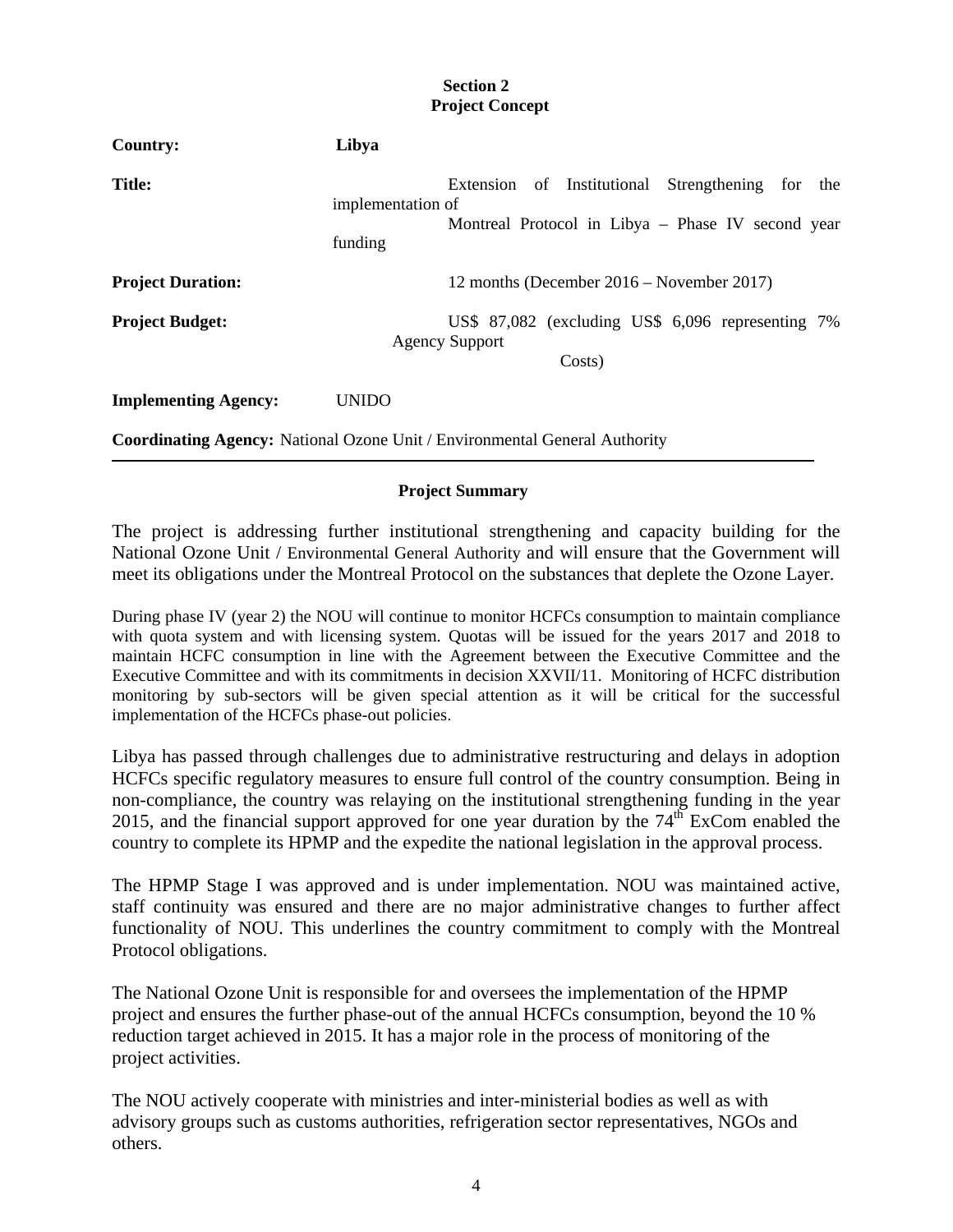### **Project Concept**

| <b>Country:</b><br>Argentina |                                             |
|------------------------------|---------------------------------------------|
| <b>Title:</b>                | Project preparation for stage II of HPMP    |
| <b>Project Duration:</b>     | 12 months                                   |
| <b>Project Budget:</b>       | US\$ 90,000 (excl. 7% Agency Support Costs) |
| <b>Implementing Agency:</b>  | UNIDO                                       |
| <b>Coordinating Agency:</b>  | <b>OPROZ</b> - National Ozone Unit          |

#### **Project Summary**

The Implementing Agency has received an official request from the Government of Argentina for project preparation in the stage II of HPMP. In response to the decision 71/42(b) UNIDO is submitting a request for funds for the preparation of stage II of HPMP.

Argentina's base line consumption of HCFCs amounted to 400.7 ODP tonnes. After the approval of the HPMP Stage I, Argentina committed to reduce 53.46 by 2015, once completed, the remaining consumption in the HPMP will be 273.33 ODP.

Argentina is a major consumer of HCFC-141b and HCFC-22, and a producer of HCFC-22. Thus, the phase out of the national consumption of Annex C, group I substances (HCFCs) by 356.86 ODP Tonnes from the starting point established at the HPMP Stage I.

The reduction and compliance targets are as follows:

| Year             | <b>Consumption (ODP</b><br><b>Tonnes</b> ) | <b>Reduction</b><br>(ODP Tonnes) | <b>Consumption allowed</b><br>(ODP Tonnes) |
|------------------|--------------------------------------------|----------------------------------|--------------------------------------------|
| 2009             | 326.15                                     | N/A                              | N/A                                        |
| 2010             | 475.16                                     | N/A                              | N/A                                        |
| <b>Base line</b> | 400.66                                     | N/A                              | N/A                                        |
| 2015             | 295.42                                     |                                  |                                            |
| Year             | <b>Control measure</b>                     |                                  |                                            |
| 2013             | Freeze                                     | 125.72                           | 401                                        |
| 2015             | 10% reduction                              | 40.07                            | 361                                        |
| 2020             | 35% reduction                              | 100.16                           | 260                                        |
| 2025             | 67.50% reduction                           | 130.21                           | 130                                        |
| 2030             | 97.50% reduction                           | 120.20                           | 10                                         |
| 2040             | 100% reduction                             | 10.02                            |                                            |

The strategy followed by Argentina is based on the following criteria and priorities:

- I. Accelerated elimination of the production and consumption of the HCFC, in agreement with decision XIX/6 of the Parties.
- II. Application of well-known, affordable, available and widely used HCFC replacement alternatives and related technologies, while supporting efforts for identification and selection of such alternatives.
- III. To start elimination of HCFC in those HCFC consuming manufacturing sectors, this would guarantee timely compliance with the freeze and 10% reduction targets by 2015, and focus in the servicing sector to reach 35% reduction by 2020.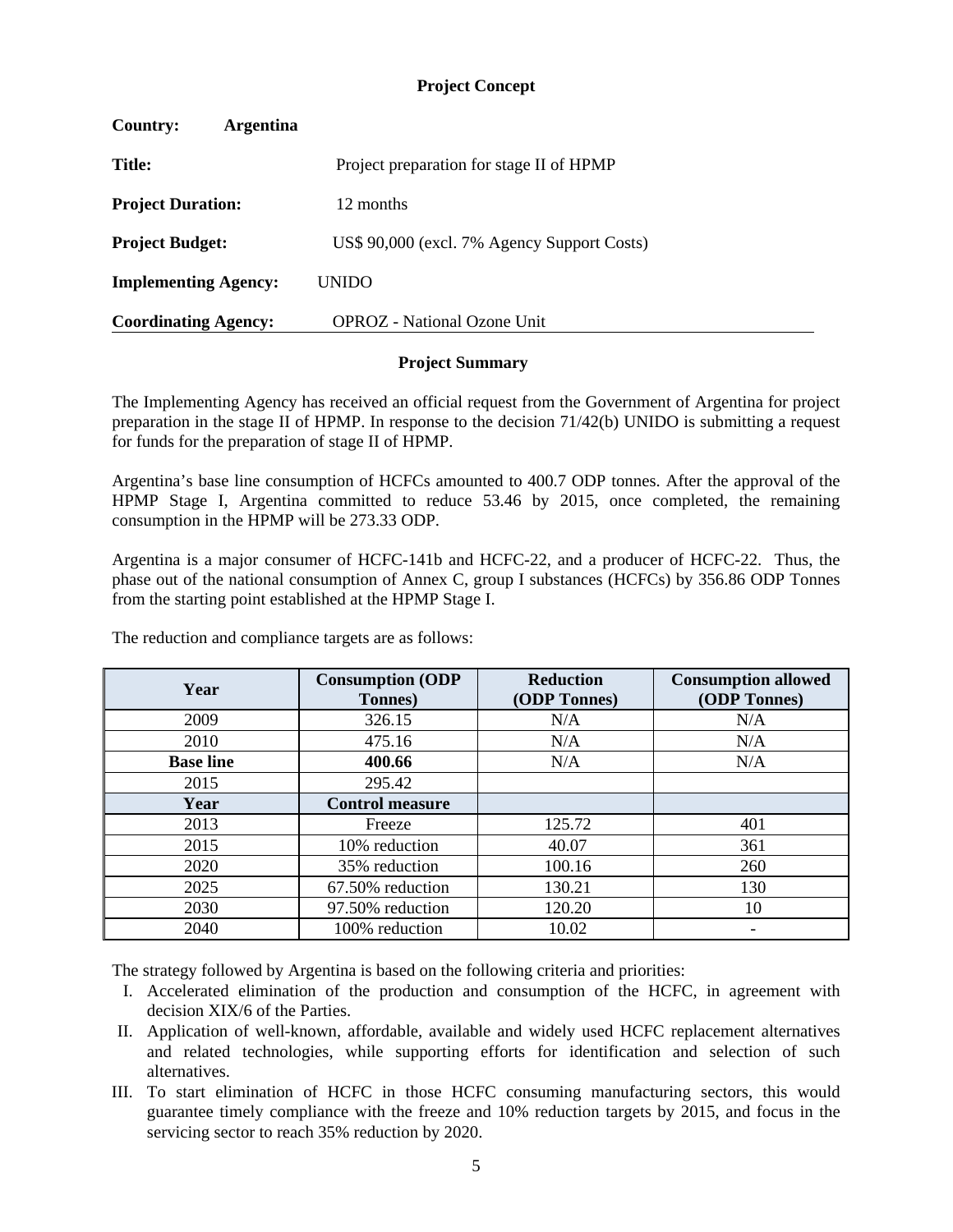IV. Through adoption of appropriate alternative technologies, limit climate and adverse environmental impact of converted enterprises and comply with safety, economic and sustainability requirements.

# Policy measures:

To achieve compliance with the control measures Argentina is preparing several policy interventions.

- a. The quota system was redesigned to address production of HCFC-22 and imports of several HCFCs,
- b. The quota system is being updated in harmony with the reduction targets.
- c. The installation of new HCFC production capacities is banned.
- d. The import of HCFC-based domestic Air conditioning equipment has been banned.
- e. Production of HCFC-22 is being monitored at FIASA
- f. All stakeholders are being updated on the progress and requirements of the legislation.
- g. Regular public awareness activities are being designed and implemented.

Regarding the HPMP implementation the general strategy has been executed successfully. The following activities summarize the progress in the project:

#### Implementation progress

The HPMP Stage I addressed to the extent possible conversion at large enterprises:

- a. Conversion of HCFC-22 in room and unitary air-conditioning equipment manufacturing sector approved at  $61<sup>st</sup>$  Executive Committee Meeting (Component 1, UNIDO)
- b. Conversion from HCFC-141b in the manufacture of polyurethane rigid insulation foam for domestic refrigerators at Mabe Argentina (Component 2, World Bank)
- c. Technical assistance to reduce the use of HCFC-141b in flushing during servicing (Component 3, UNIDO)
- d. Training of technicians on good practices, servicing using alternatives (Component 3, UNIDO)
- e. Support to the project coordination and monitoring. (Component 3, UNIDO)
- d. Monitoring Production (Component 4, World Bank)

The remaining eligible consumption of HCFCs in manufacturing and servicing sector to reach 2020 is 100.16 ODP Tons. It is projected that this amount will be phased out from the servicing sector using HCFC-22. The World Bank will continue be in charge of th foam, for which at the  $76<sup>th</sup>$  Meeting, PRP amounting 137,000 was approved.

The training and support of technicians already started during the HPMP stage I. It is expected to continue and enlarge the scope during the Stage II of the HPMP as stipulated in overarching HPMP strategy document approved by  $61<sup>st</sup>$  Executive Committee.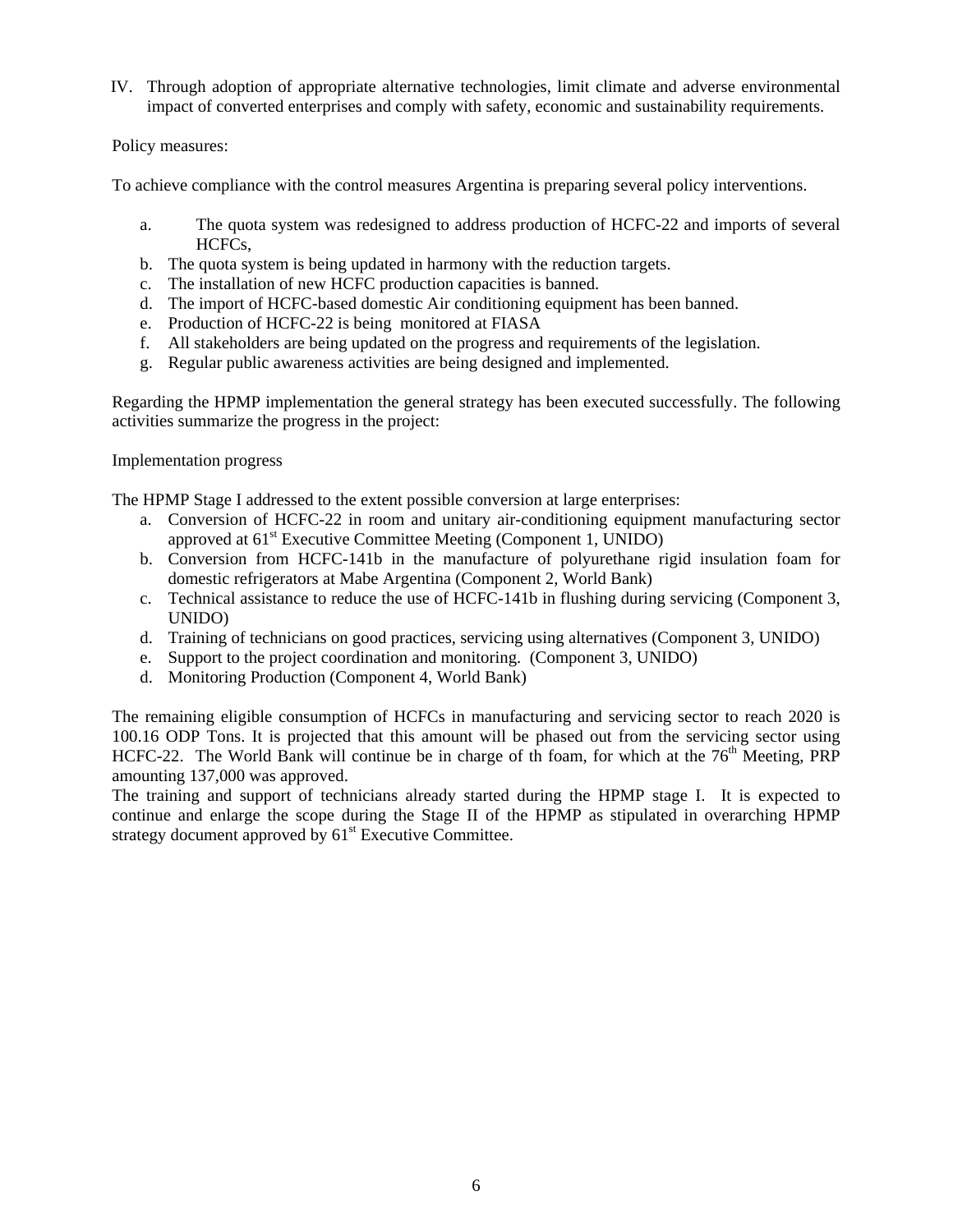# **Funding Requirement**

In accordance with the guideline 71/55 the preparatory funds are requested for UNIDO, as follows:

| <b>Activities</b>                                                                                    | Total  |
|------------------------------------------------------------------------------------------------------|--------|
|                                                                                                      |        |
| Survey to update consumption all over the country                                                    | 15,000 |
| Survey to update the numbers of technicians related<br>to the refrigeration sector for all Provinces | 15,000 |
| Consultancy (international consultant)                                                               | 40,000 |
| Stake holders meetings                                                                               | 10,000 |
| Consultation meeting                                                                                 | 10,000 |
|                                                                                                      |        |

#### **Activities to be undertaken to develop Stage-II document**

The following activities shall be undertaken for the preparation of stage-II HPMP to be prepared from the proposed funding:

- Data Collection and Surveys
- Collection, verification and validation of HCFC consumption in various sectors/ sub-sectors through survey of Government departments, traders, distributors, importers and manufacturers to access the sectoral distribution of HCFC consumption (update previous data collection)
- Collect information to determine the number of technicians, their needs, in all 28 Provinces of Argentina.
- Develop a plan for implementation of the servicing sector related activities to be integrated in the overall strategy
- Evaluate the climate co-benefits
- Prepare a project document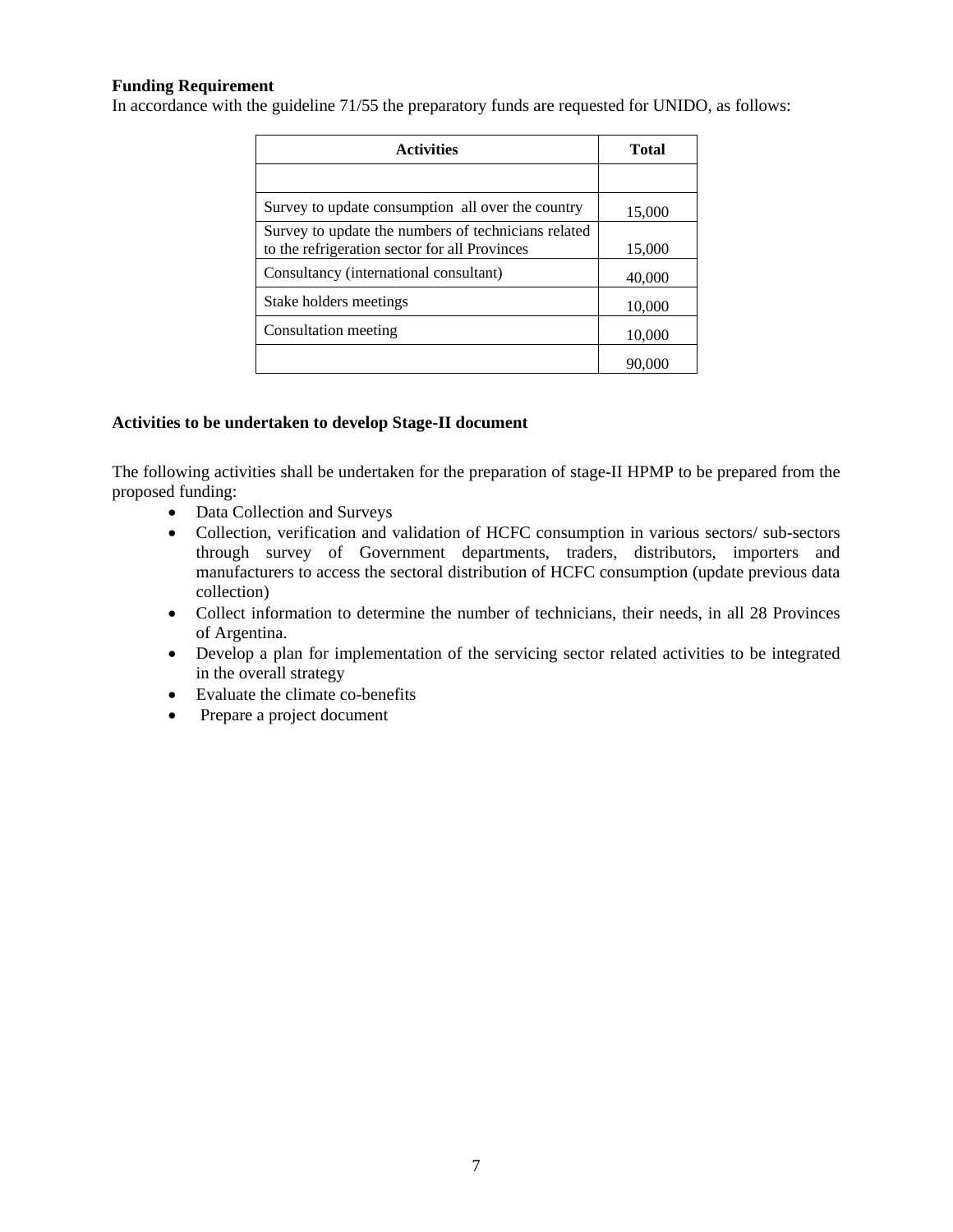# **PROJECT CONCEPT**

| <b>Country:</b>                    | Tunisia                                                                      |
|------------------------------------|------------------------------------------------------------------------------|
| <b>Title:</b>                      | Preparatory funding request - Second Stage of HPMP                           |
|                                    | Servicing sector                                                             |
|                                    | Investment component for pre-blended polyols (Rigid PU foam)                 |
| <b>Project Duration:</b> 12 months |                                                                              |
| <b>Project Budget:</b>             | US\$ 120,000 (excl. 7% Agency Support Costs)                                 |
|                                    | US\$ 60,000 to Servicing sector                                              |
|                                    | US\$ 60,000 to Pre-blended polyol sector                                     |
| <b>Implementing Agency:</b>        | <b>UNIDO</b>                                                                 |
| <b>Coordinating Agency:</b>        | Ministry of Environment and Sustainable Development (National Ozone<br>Unit) |

### **1. Project Summary**

The Implementing Agency has received an official request from the Government of Tunisia for preparatory funding for the stage II of HPMP. In response to the decision 71/42(b) UNIDO is submitting a request for funds for the preparation of stage II of HPMP.

Tunisia's base line consumption of HCFCs amounted to 40.7 ODP tonnes. During the implementation of the first phase, 9.26 ODP tonnes of HCFC-22 and 1.60 ODP tonnes of HCFC-141b, excluding preblended polyol consumption, are planned to be eliminated by 2018, while the remaining eligible consumption amounts to 29.75 ODP tonnes of HCFC-22 and 5.02 ODP tonnes of HCFC-141b contained in imported pre-blended polyols.

In the Second Stage of HPMP, Tunisia will further address with priority the servicing sector aiming to reach a 68% (67.5) reduction in HCFCs consumption by the year 2025. The Stage II strategy will also include activities to address investment component in the the pre-blended polyol sector

#### **2. Description of current implementation**

The Executive Committee for the Implementation of the Montreal Protocol (ExCom) approved, at its 72nd Meeting (May 2014) Stage I of the HCFC Phase-Out Management Plan (HPMP) for Tunisia for the period 2014-2018 (Decision 72/36) to reduce HCFC consumption by 15 per cent of the baseline of 40.7 ODP tonnes. Under this framework, the first tranche of Stage I of the HPMP for Tunisia and the corresponding 2014–2015 implementation plans, were approved. Lastly, at its  $76<sup>th</sup>$  Meeting (May 2016), the ExCom approved the second tranche of Stage II for this country, corresponding to the period 2016– 2018.

Since the approval of Tunisia HPMP Stage I, activities have been implemented in relation with all the corresponding activities identified in the project document. Thus, concerning all HCFCs, the licensing system with the quota-based HCFC control is currently in operation in Tunisia, and additional potential regulatory and policy measures will be assessed for its implementation.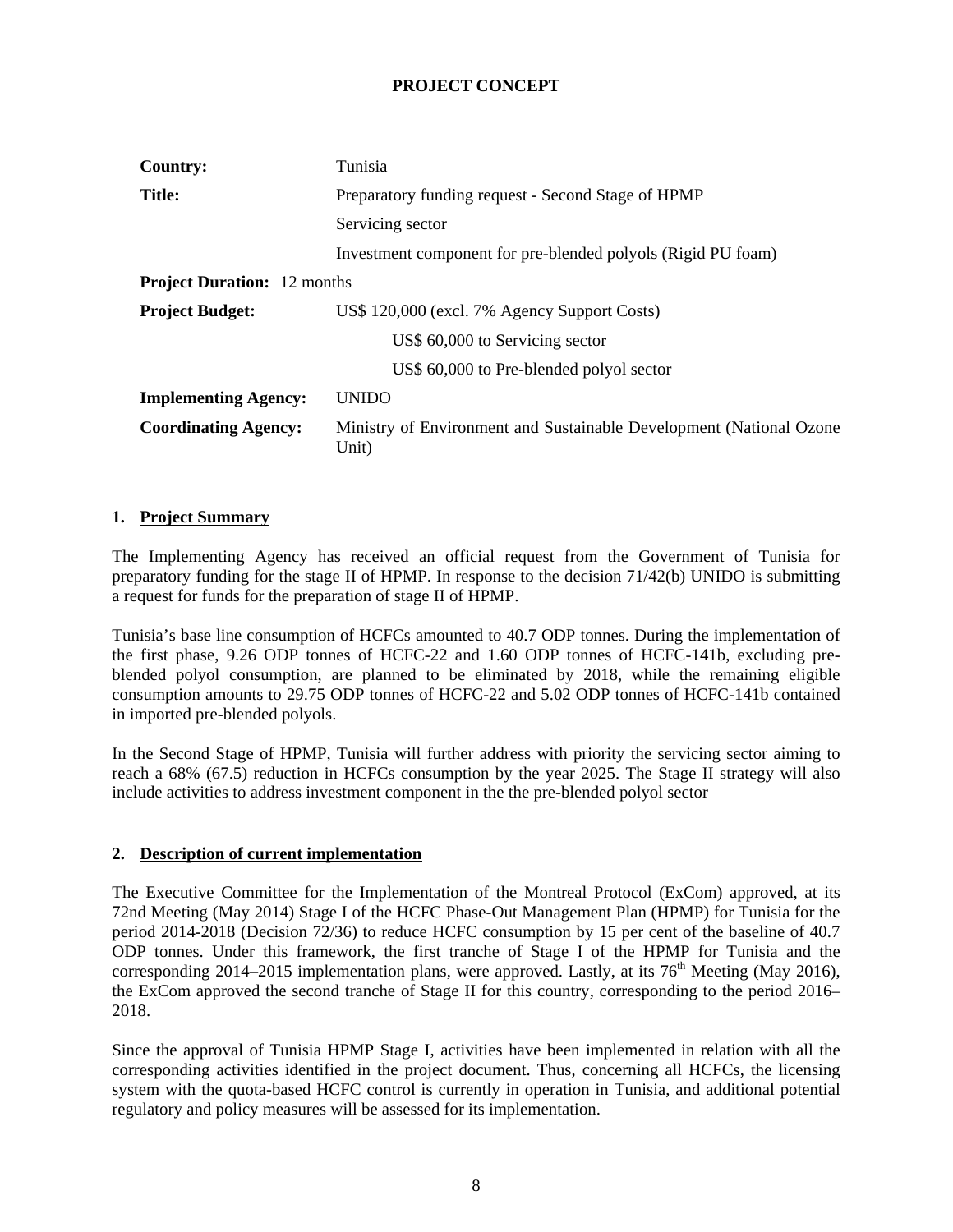On its turn, investment projects linked to the use of HCFC-141b as solvent have made substantial progress so far on the identification of available alternatives, the selection of the most appropriate ones and the replacement of that substance in two Tunisian companies, SOFAP and SNCFT. Whereas SOFAP is expected to undertake the pilot-scale trial of the pre-selected alternative before the end of 2016, the replacement at the SNCFT has already been successfully completed.

Finally, with respect to HCFC-22 consumption, the activities undertaken so far have focused on providing information on available alternatives to four companies of the air conditioning manufacturing sector and training their personnel in the use of some of these alternatives. This is the basis for the conversion of the respective production lines, which is expected to take place in the period 2016-2018. In line with this, and always under this component, the servicing sector has also been assisted to reduce HCFC-22 consumption. Thus, whilst a training and certification programme has been designed and proposed, the equipment and tools needed by training centers have been identified, procured and delivered with the corresponding training on its use. The provision of tools and equipment for workshops will be effective before the end of 2016.

In addition to activities under the HPMP, a demonstration project for the introduction of trans-critical CO2 refrigeration technology for supermarkets in Tunisia was approved by the ExCom at its 76<sup>th</sup> Meeting (Decision 76/27).

# **3. Overarching strategy 2018 – 2025**

#### 3.1. Current HCFC consumption

Progress of HCFC consumption in the last five years is shown in the following table.

|                 | 2011    | 2012    | 2013   | 2014   | 2015    |
|-----------------|---------|---------|--------|--------|---------|
| HCFC-22         | 599.532 | 577.245 | 566.85 | 610.43 | 629.748 |
| $HCFC-141b$     | 8.46    | 8.46    | 8.46   | 8.46   | 8.46    |
| <b>HCFC-123</b> |         | 0.5     |        |        |         |

**Table 1. HCFC consumption in the last five years in Tunisia (metric tonnes)**

In table 2, information on the import quotas for the last two years is provided.

**Table 2. HCFC import quotas – 2015 and 2016** 

|           |        | 2015            | 2016            |                 |
|-----------|--------|-----------------|-----------------|-----------------|
| Substance | Mt     | No of companies | Mt              | No of companies |
| HCFC-22   | 646.29 | 19              | $569.887^{(1)}$ |                 |
| HCFC-141b | 8.46   |                 | 8.46            |                 |
| HCFC-141b | 4.073  | (2)             | 4.073           | (2)             |

(1) An additional reserve of 33.8 metric tons must be here considered (this amount can be distributed if the NOU receives further demands or in case of urgency or need).

(2) Trader which do not use HCFC-141b for own purposes.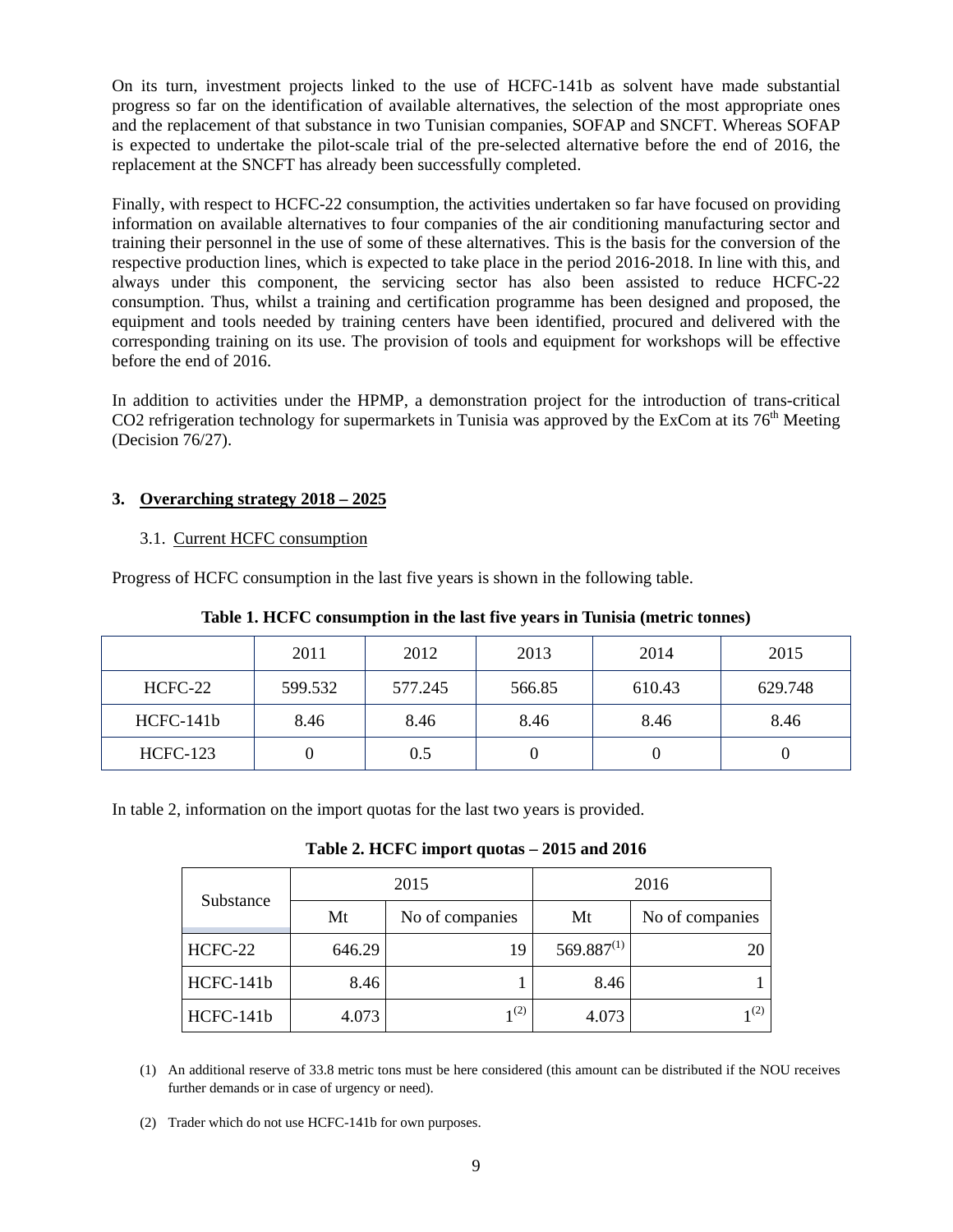### 3.2. Information to be gathered and updated

Besides the gathering and updating of information related to consumption of HCFCs in the corresponding verification reports, additional information will be gathered and subsequently updated on those aspects related to the expected activities of Stage II.

For addressing the Stage II to the servicing sector, a comprehensive survey will be required to give response to the servicing needs post 2020, considering also the small and medium enterprises operating discontinuous with assembly field applications.

Stage II will also address the consumption of HCFC 141b contained in non-reported imported preblended polyol used for various foam applications. Consequently, information on the imports of this material will be gathered accordingly. This kind of information has not been gathered yet due to the fact that its use is linked to implementation of activities under Stage II.

#### 3.3. Activities to be undertaken for PRP

In accordance with the guideline 71/55, the preparatory activities and the corresponding funds requested for UNIDO, are as follows:

| <b>Activities</b>                                                                                            | <b>Total</b> |
|--------------------------------------------------------------------------------------------------------------|--------------|
| Preparation of<br><b>Servicing</b><br><b>Refrigeration</b><br><i>(including)</i><br>assembly)                | 60,000       |
| Survey to update consumption all over the country                                                            | 25,000       |
| Consultation meetings                                                                                        | 15,000       |
| Consultancy (international consultant)                                                                       | 12,000       |
| National consultants and data validation process                                                             | 8,000        |
| Preparation of investment activities in polyol sector and for<br>elimination of the use of HCFCs in rigid PU | 60,000       |
| Survey on use of pre-blended polyol for foam applications                                                    | 20,000       |
| Site-visits and sites selection criteria setting-up                                                          | 8,000        |
| Stakeholders consultation meetings                                                                           | 10,000       |
| International consultant for preparing project concepts                                                      | 22,000       |
| <b>Grand</b> total                                                                                           | 120,000      |

In both components, the consultation meetings refer to those with parties involved in the investment activities. The team in charge of project management will visit Tunisia to discuss and agree with national counterparts and relevant stakeholders on the basics of project design and implementation.

Concerning the survey on the use of pre-blended polyol for foam applications it is necessary to analyze the consumption of HCFC-141b in this sector. This will also include a first assessment on the needs of Customs to identify this type of material.

#### **4. Investment component**

#### 4.1. Information on enterprises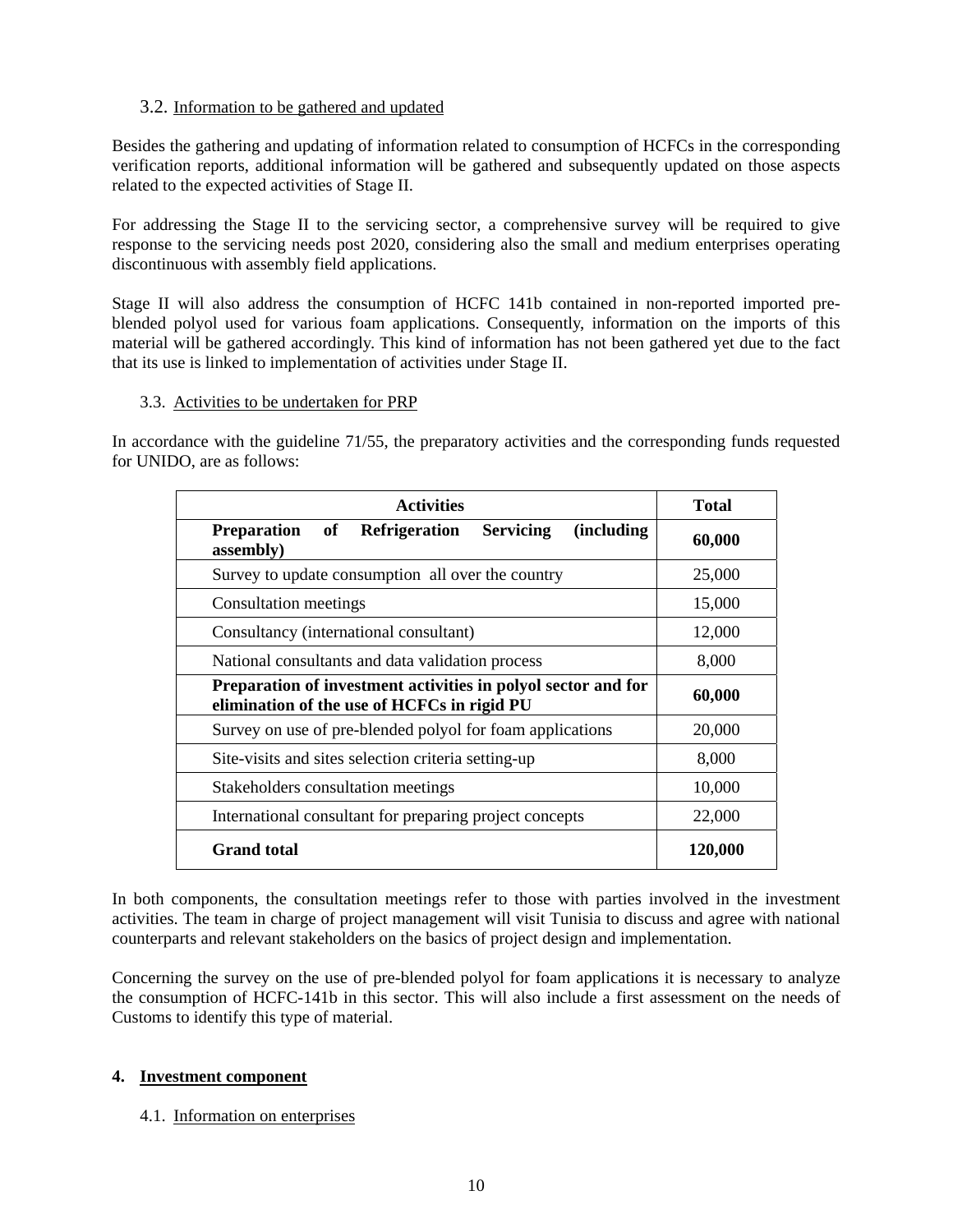According to information obtained during HPMP preparation, imports of HCFC-141b in pre-blended polyol are undertaken by two types of entities:

- Traders which sell the imported pre-blended polyol to end-users in the country;
- End-users.

There are three identified traders which import HCFC-141b pre-blended in polyol: *BASF Tunisie*, *Promochimie* and *Adly Chimique*. *BASF Tunisie*, which is the main importer in volume, refused to provide data on their imports of HCFC-141b pre-blended in polyol. Data provided by the two other traders (24.7% of the total amount) are included in the table below:

|               | Imports (MT) |       |       |       |      |       |  |  |  |  |
|---------------|--------------|-------|-------|-------|------|-------|--|--|--|--|
| Importer      | 2007         | 2008  | 2009  | 2010  | 2011 | 2012  |  |  |  |  |
| Promochimie   | 6.42         | 9.67  | 4.68  | 4.20  | 1.65 | 5.70  |  |  |  |  |
| Adly Chimique | 4.01         | 10.54 | 15.73 | 14.87 | 7.18 | 10.50 |  |  |  |  |

**Table 3: Break-down of imports of HCFC-141b in pre-blended polyol by importer** 

Concerning end users, the foam sector in Tunisia is, in terms of production volumes, dominated by the flexible slabstock market where companies have been converted in the past from CFC-11 to CO<sub>2</sub>. There have been several companies funded through the World Bank and UNIDO under the NPP program that have been converted to HCFC-141b. The sector consists mainly of small companies with consumption lower than 10 MT/year of HCFC-141b. Major concentration of the industry is in the capital Tunis and in the industrial city of Sfax.

The companies in this sector work with imported HCFC-141b pre-blended in polyol, which they obtain either through direct imports or through traders, as above indicated. There is currently no company in this sector working with HCFC-141b pure.

In order to clearly define the consumption of HCFC-141b in this sector, companies have been grouped as follows:

1. Companies which are of no foreign ownership, have not been previously supported by the Multilateral Fund and have set up their production based on HCFC-141b prior to 21 September 2007; the following table shows the consumption data for these companies for the period 2007- 2012:

|                                       |                          | <b>Consumption (MT of HCFC-141b)</b> |       |       |       |       |       |
|---------------------------------------|--------------------------|--------------------------------------|-------|-------|-------|-------|-------|
| Company                               | <b>Sector</b>            | 2007                                 | 2008  | 2009  | 2010  | 2011  | 2012  |
| Misaft                                | Elastomer foam (filters) | 12.40                                | 13.86 | 14.99 | 15.97 | 15.22 | 18.00 |
| Mont<br>Blanc<br>Electromenager «GAN» | Wood imitation           | 6.00                                 | 6.45  | 7.50  | 8.25  | 6.90  | 9.45  |
| Sotufca                               | Elastomer foam           | 1.50                                 | 2.25  | 3.75  | 4.50  | 3.75  | 4.50  |
| <b>GIF</b>                            | Elastomer foam (filters) | 4.58                                 | 5.40  | 6.23  | 5.56  | 4.88  | 4.50  |
| Le Panneau                            | Sandwich panels          | 7.92                                 | 7.92  | 11.85 | 13.92 | 5.28  | 2.64  |

**Table 4: Consumption of HCFC-141b pre-blended in polyol by Group 1 companies**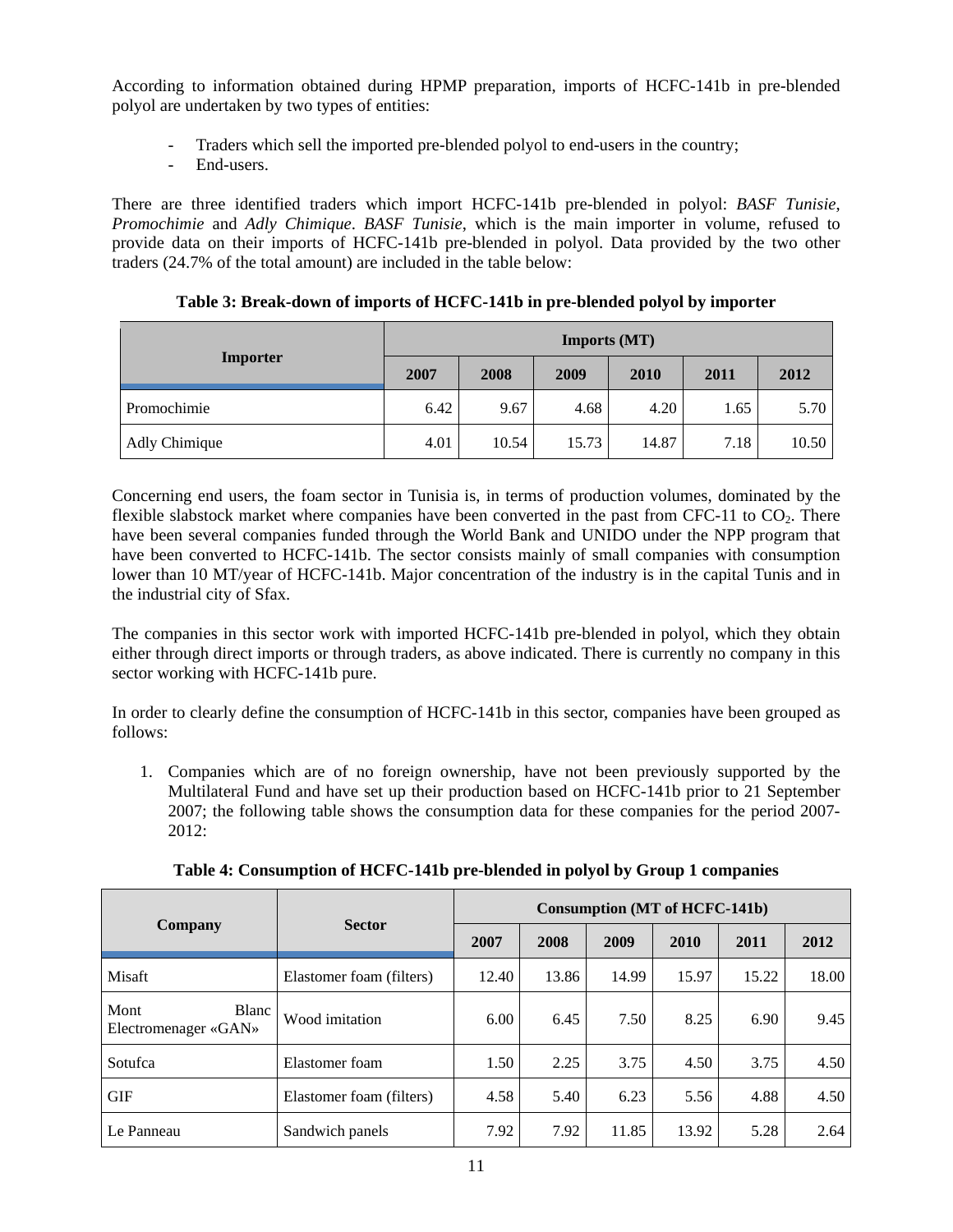|                                             |                         | <b>Consumption (MT of HCFC-141b)</b> |       |       |       |       |       |
|---------------------------------------------|-------------------------|--------------------------------------|-------|-------|-------|-------|-------|
| Company                                     | <b>Sector</b>           | 2007                                 | 2008  | 2009  | 2010  | 2011  | 2012  |
| Polysieges                                  |                         | 0.85                                 | 2.43  | 1.48  | 1.67  | 1.58  | 2.36  |
| Afri-Chrome                                 | Flexible molded foam    | 1.58                                 | 1.58  | 1.80  | 1.65  | 1.58  | 1.65  |
| Frigomeuble                                 | Refrigerator insulation | 0.45                                 | 0.63  | 0.69  | 0.73  | 0.76  | 0.93  |
| Tunisienne<br>Société<br>d'Equipement (STE) | Sandwich panels         | 0.33                                 | 0.30  | 0.33  | 0.40  | 0.36  | 0.45  |
| Attia Refrigeration                         | Refrigerator insulation | 0.06                                 | 0.10  | 0.10  | 0.20  | 0.15  | 0.07  |
| <b>Total Consumption</b>                    |                         | 35.66                                | 40.91 | 48.71 | 52.83 | 40.45 | 44.54 |

2. Companies which are of no foreign ownership, have been previously supported by the Multilateral Fund and have set up their production based on HCFC-141b prior to 21 September 2007; the following table shows the consumption data for these companies, some of which have only provided their consumption data for 2012:

|                                     |                          | <b>Consumption (MT of HCFC-141b)</b> |      |      |      |      |       |
|-------------------------------------|--------------------------|--------------------------------------|------|------|------|------|-------|
| Company                             | <b>Sector</b>            | 2007                                 | 2008 | 2009 | 2010 | 2011 | 2012  |
| Bafes - Frigobaf                    | Refrigerator insulation  |                                      |      |      |      |      | 4.60  |
| Frigo Technique                     | Refrigerator insulation  |                                      |      |      |      |      | 4.40  |
| <b>REI</b>                          | Refrigerator insulation  |                                      |      |      |      |      | 3.70  |
| Moderne<br>Societe<br>Refrigeration | Refrigerator insulation  |                                      |      |      |      |      | 2.50  |
| Sotiem                              | Refrigerator insulation  |                                      |      |      |      |      | 2.30  |
| Sotim                               | Slabstock                |                                      |      |      |      |      | 2.00  |
| Coldeq                              | Sandwich panels          | 2.12                                 | 2.49 | 0.90 | 1.45 | 1.45 | 1.64  |
| Meublatex                           | Wood imitation           | 1.50                                 | 1.50 | 1.50 | 1.50 | 1.50 | 1.50  |
| Sogima                              | Refrigerator insulation  |                                      |      |      |      |      | 1.50  |
| Tabrid                              | Refrigerator insulation  |                                      |      |      |      |      | 1.00  |
| Chahed Réfrigération                | Refrigerator insulation  | 0.63                                 | 0.44 | 0.76 | 0.79 | 0.22 | 0.19  |
|                                     | <b>Total Consumption</b> | 4.25                                 | 4.43 | 3.16 | 3.74 | 3.18 | 25.33 |

**Table 5: Consumption of HCFC-141b pre-blended in polyol by Group 2 companies** 

 $\overline{\phantom{a}}$ 

 $\overline{\phantom{a}}$ 

 $\blacksquare$ 

3. Companies which are of foreign ownership and/or have set up their production based on HCFC-141b after 21 September 2007; the following table shows the consumption data for these companies for the period 2007-2012: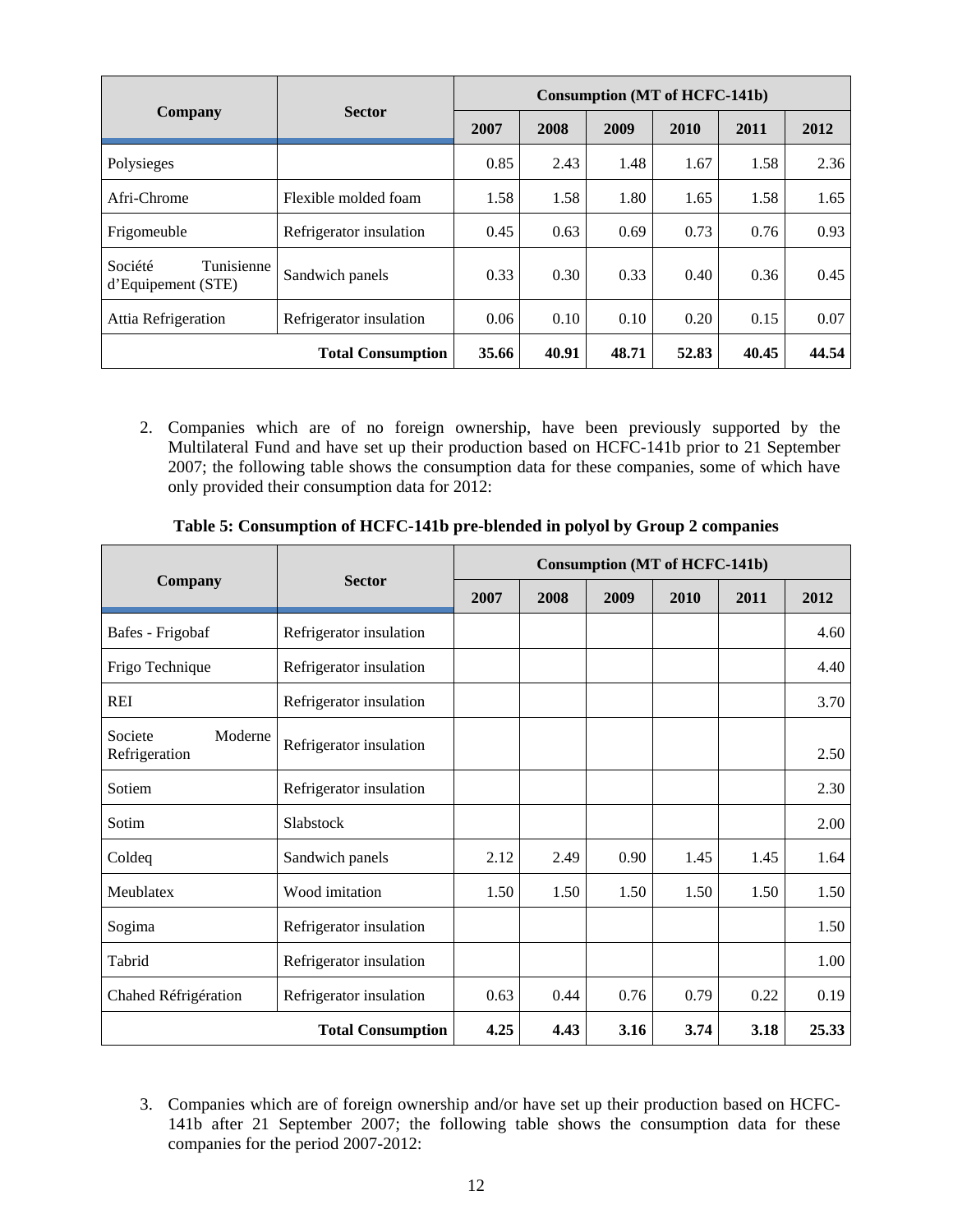|                     |                          | <b>Consumption (MT of HCFC-141b)</b> |      |      |      |      |      |
|---------------------|--------------------------|--------------------------------------|------|------|------|------|------|
| <b>Company</b>      | <b>Sector</b>            | 2008<br>2009<br>2010<br>2007<br>2011 |      |      |      |      | 2012 |
| DraxImaier          | Flexible molded foam     | 2.32                                 | 4.26 | 3.21 | 4.51 | 6.42 | 2.64 |
| Almia Refrigeration | Refrigerator insulation  | 0.00                                 | 2.72 | 3.02 | 1.67 | 1.92 | 2.21 |
|                     | <b>Total Consumption</b> | 2.32                                 | 6.98 | 6.23 | 6.18 | 8.34 | 4.85 |

**Table 6: Consumption of HCFC-141b pre-blended in polyol by Group 3 companies** 

4. Companies which used HCFC-141b pre-blended in polyol during the period 2007-2012 but they do not do so anymore:

**Table 7: Consumption of HCFC-141b pre-blended in polyol by Group 4 companies** 

|                                            |                      | <b>Consumption (MT of HCFC-141b)</b> |        |        |        |       |          |
|--------------------------------------------|----------------------|--------------------------------------|--------|--------|--------|-------|----------|
| Company                                    | <b>Sector</b>        | 2007                                 | 2008   | 2009   | 2010   | 2011  | 2012     |
| <b>SNCI</b>                                | Sandwich panels      | 0.00                                 | 108.38 | 127.50 | 112.50 | 75.00 | 0.00     |
| Soften                                     | <b>Water Heaters</b> | 7.01                                 | 7.01   | 7.01   | 7.01   | 0.00  | 0.00     |
| Sofrifac                                   | Sandwich panels      | 0.75                                 | 1.20   | 1.50   | 2.25   | 0.00  | 0.00     |
| <b>Biome</b><br>Solar<br>Industry<br>(BSI) | <b>Water Heaters</b> | 0.23                                 | 0.63   | 1.47   | 1.80   | 0.00  | 0.00     |
| Polymex                                    | Wood imitation       | 0.90                                 | 0.90   | 0.90   | 0.90   | 0.00  | 0.00     |
| Technochem                                 | Sandwich panels      | 2.82                                 | 3.12   | 16.25  | 0.00   | 0.00  | $0.00\,$ |
| <b>Total Consumption</b>                   |                      | 11.70                                | 121.23 | 154.63 | 124.46 | 75.00 | 0.00     |

Taking into account the data in the tables above, the following table shows the annual consumption of HCFC-141b in pre-blended polyol for the period 2007-2012 in Tunisia:

#### **Table 8: HCFC consumption in the foam manufacturing sector**

|                  | <b>Consumption (MT)</b> |                      |        |        |        |       |  |
|------------------|-------------------------|----------------------|--------|--------|--------|-------|--|
| <b>Substance</b> | 2007                    | 2008<br>2009<br>2010 |        | 2011   | 2012   |       |  |
| $HCFC-141b$      | 53.92                   | 173.55               | 212.73 | 187.20 | 126.96 | 74.72 |  |

# 4.2. Activities for a project proposal

The preparatory activities that will be undertaken to develop a project proposal for the conversion of these enterprises are those indicated in section 3.3 above and, as previously explained, they include a survey for updating the information on consumption contained in tables 3 to 8.